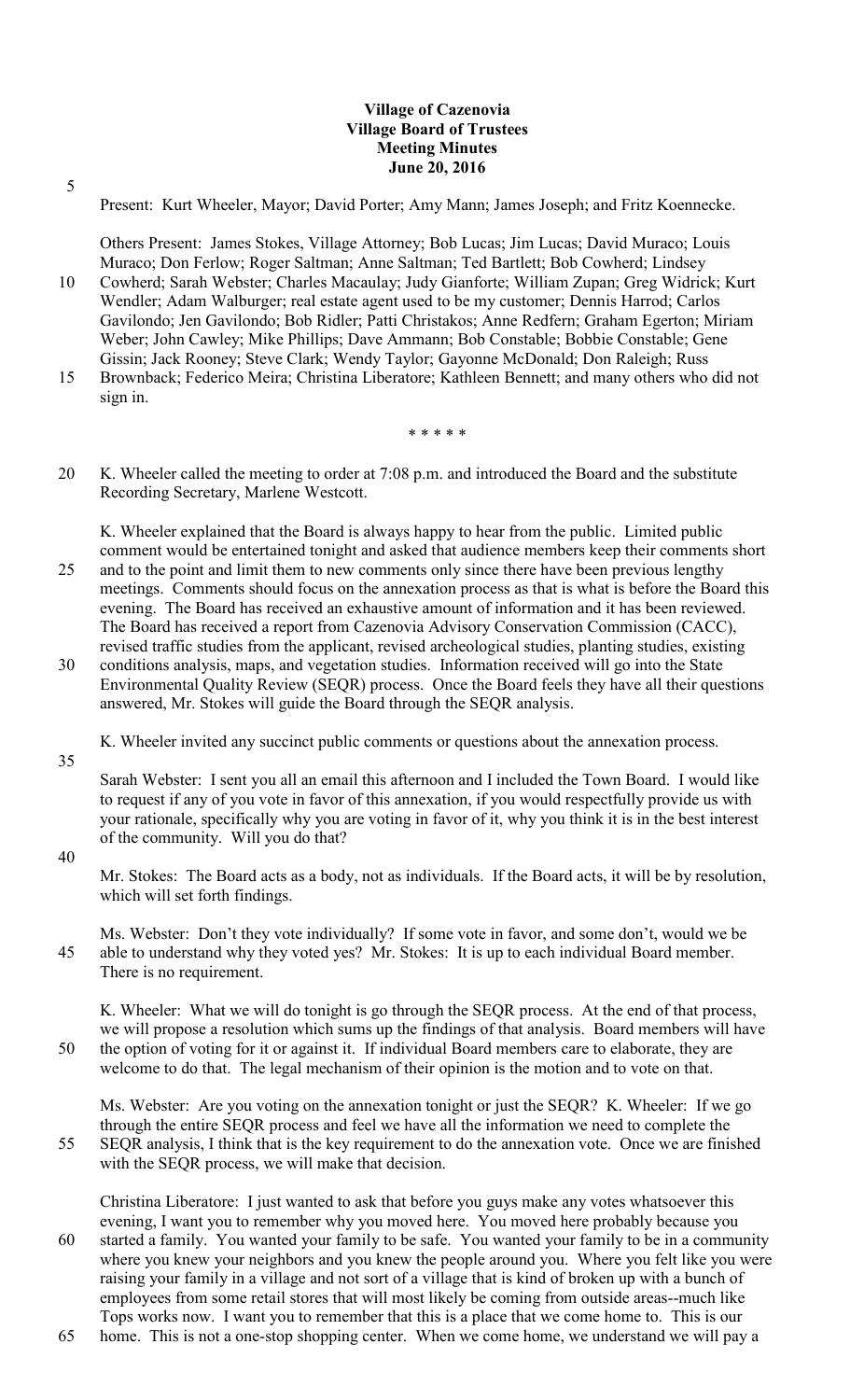little more in taxes to keep certain elements away. We are going to drive 20 minutes farther to get to certain conveniences. I really want you to keep that in mind. That you are not just voting on fattening up a couple of pockets here, or possibly making a few extra bucks for the town, which turns out to be \$1.50 per household. Think about what you are doing long term because once you do

70 it, it can't be undone.

Jack Rooney: One of the SEQR requirements that you check off is a determination if there is a National Register historical property within the development area, or the annexation area. You are required by law to submit the plans to the State Historic Preservation Office (SHPO). I am

75 wondering if you have done that and what their response has been. If you have not, you cannot vote for annexation if that has not been completed. My question is: Have you done that?

Mr. Stokes: It has not yet been submitted to SHPO. It does not have any impact on the annexation. It will be submitted before any Planning Board action is taken. K. Wheeler: So it is not a 80 requirement for the annexation process, but it is a requirement for site plan approval? Mr. Stokes: It will be done for the Planning Board process.

Mr. Rooney: That is one attorney's opinion if that is what you wish to go by. I think that is incorrect. I think you have received from Cazenovia Preservation Foundation (CPF), a substantial

85 legal position, vis-à-vis, you are approving the full plan as attached to and become part of the annexation. It is the same thing as if the Planning Board was doing this. That, therefore, triggers the requirement to go to SHPO. I think you'd best look at that. We have had enormous expense in legal fees in the past from decisions that have been made by this Board. If you keep doing that, it doesn't make any sense to rush into some judgement that is inaccurate. I would appreciate it if you would 90 give that consideration when your decision is coming down tonight.

Carlos Gavilondo: I am a resident of the Village. I am the president of the Cazenovia Preservation Foundation. It probably came in on June 17, CPF submitted a letter to the Village Board, the Town Board, as well the Village Planning Board, setting out some concerns we have with the process. To

- 95 date, the reports of the CACC and the Historic Preservation Committee (HPC) have identified deficiencies in the proposal as presented. I will say here that I think the developer recognizes that the Planning Board is to review the site plan. It is not officially a proposal. He has not made his site plan proposal to the Village Board nor the Town Board. The concern set out in the letter, and to summarize, is that the scope of the annexation determination should be limited to the annexation of
- 100 the property. There should be no determination with respect to the merits of the site plan itself. Likewise, with respect to SEQR, the determination should be based solely on the annexation. To the extent there is any consideration given of the site plan with respect to SEQR, it hamstrings the Planning Board's independent authority to review the site plan and make an independent SEQR determination. I would just caution this Board, with respect to its SEQR determination or any
- 105 determination relative to the annexation, that it not put a thumb on the scale with respect to the Planning Board's own determination. The other item I would like to mention, unrelated to this, is this might be the last Village Board meeting that I attend where Trustee Jim Joseph is in attendance. I would like to thank him for his service.
- 110 Mr. Stokes: As I have tried to state at prior meetings, the Board is not in any way approving a particular site plan or any of the elements of it. Under the SEQR process, the Board has sought and received extensive comments and drawings and reports from the applicant in order to be able to evaluate appropriately the SEQR consequences of the annexation. Again, this Board is not approving any particular site plan. It does not in any way limit the authority of the Planning Board.
- 115 It will need special permit review.

Kathleen Bennett (attorney for the applicant): In a letter I submitted to you this afternoon, lays out the basis for Jim's position and our position that, in fact, this Board has to consider the entire action. Otherwise, it would be unlawful segmentation and would actually be subjecting the project, the 120 annexation, to more litigation and jeopardy of being overturned in court.

K. Wheeler: The Village Board relies on its counsel. The applicant received a copy of CPF's letter, and they have also responded and provided a copy, which will be in the file, of their opinion on that topic.

125

Mr. Gavilondo: The concern becomes that of inconsistent determinations by two different village boards. If this Board makes its determination that the plan, as presented, presents no adverse environmental impact, and then if the Planning Board itself determines that a substantially similar site plan does, in fact, create an adverse environmental impact, then we have the risk of inconsistent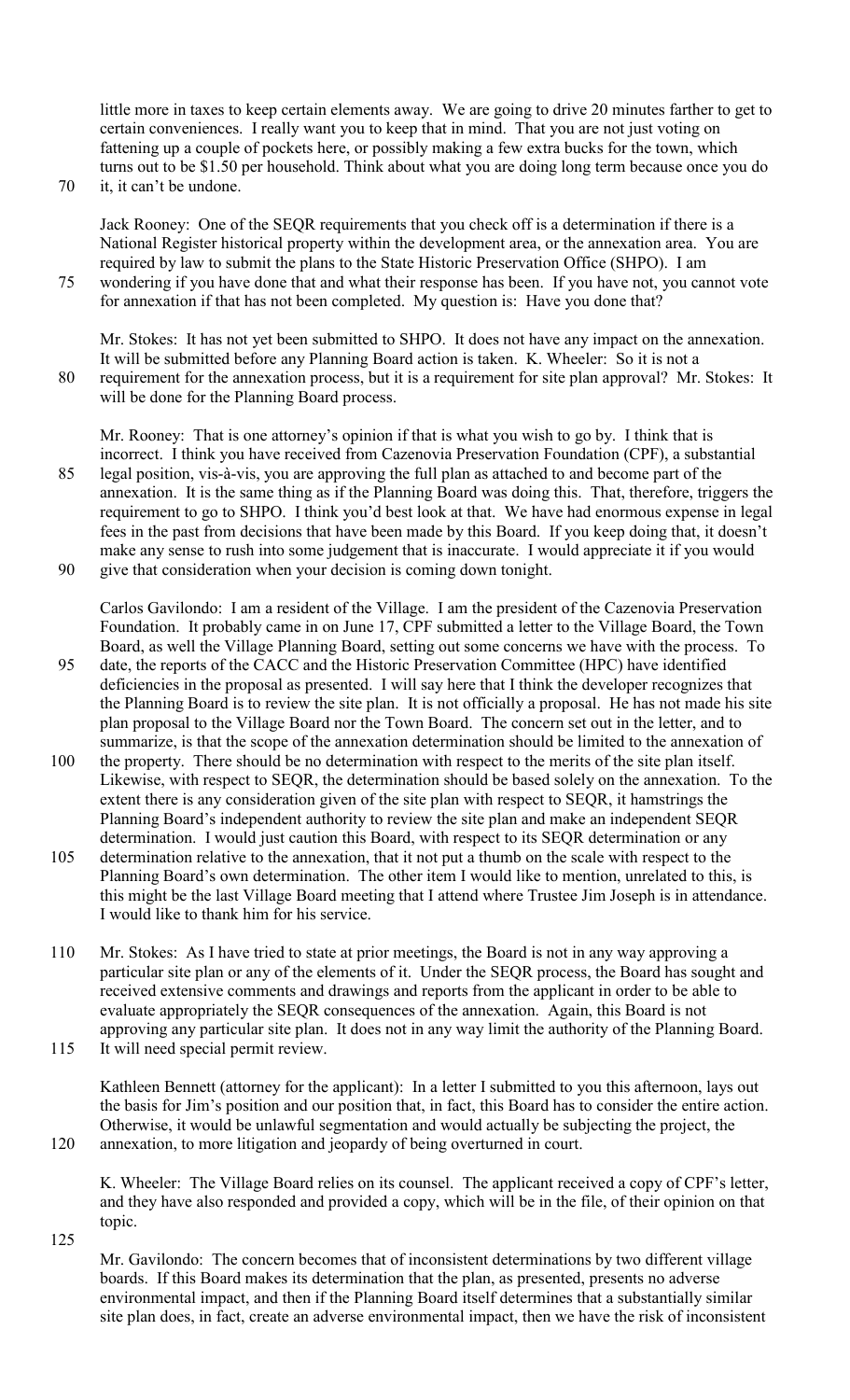130 determinations by two boards of this village. We have one attorney representing both boards. I'm not sure exactly how that would be reconciled.

K. Wheeler: We are not conducting site plan review. We are not weighing in on the details of the plan. We are weighing in on the potential for the plan if our due diligence is performed to be within 135 the bounds of SEQR. Ultimately, the Planning Board will be the ones who will be reviewing those details. Our annexation determination tonight won't in any way prejudice the Planning Board's ability to conduct a rigorous process.

Mr. Gavilondo: I apologize. I recognize you guys have gone through a number of meetings on this. 140 But, as an example, if you make a determination that the traffic study shows no adverse environmental impact and the Planning Board makes an opposite determination that it does have an adverse environmental impact, that is the concern I want to point out to this Board when making its determination and the scope of what it is considering in making that determination.

- 145 Mr. Stokes: I just want to point out that the Planning Board did vote to consent to the Village Board's designation of itself as lead agency. To the extent that the information before the Planning Board is consistent with this, the information is before the Village Board, then under the coordinated review process, the Planning Board would be bound by it. If there are significant changes in the scope, scale, layout, etc., of the plan that eventually comes before the Planning Board, then there is a
- 150 process for reopening that negative declaration if there were one. The review process would be reopened. To the extent that the information before the Planning Board is consistent with this, the Planning Board would be bound by the Village Board's determination.

K. Wheeler: If we get to the point tonight of making a resolution on this, it will be clear in the 155 resolution that all of the details of the site plan review and approval process will be owned by the Planning Board. That is this Board's position. We are making a decision tonight on annexation and not on the merits of the site plan itself. That is our position.

John Cawley: I live at 17 Forman Street. I would just like to talk to the Board as you are stewards 160 of the water supply, which is critical to this community. The proposed development is in a position that it could seriously threaten the water supply. I don't see how you can take a serious vote on any proposal unless you know to what extent there can be commercial development on that property without endangering or jeopardizing the water supply. I feel you are bound to have some sort of a hydraulic report before you can say yes for this annexation.

165

K. Wheeler: Just to clarify, as part of our comprehensive planning process, there was a very detailed hydrology study for the aquifer—the zone of contribution and the zone of impact—which came up with some very clear recommendations about what conditions would have to be met for any kind of development in those areas. That is part of our approval process to make sure those criteria are met.

170 That was done by the New York Rural Water Association, which is a very well respected organization in the State of New York, which conducts these analyses for municipalities all across the state. That has been part of the process and we have looked at that very carefully.

Patti Christakos: Just a follow up on the aquifer, the New York Rural Water Association has not 175 been discussed in terms of the annexation with a drive-thru. I know that was something that was not recommended—square footage, number of cars, etc.

K. Wheeler: Yes, the criteria is potential high uses could have an adverse impact. The definition of high uses is uses which generate more than 1,000 trips per day. As part of the traffic analysis study,

- 180 it has been determined that none of the proposed uses will exceed that threshold. The other two key components are 50% greenspace requirement, which the proposal meets, to allow for recharge as well as a very thorough stormwater pollution prevention plan (SWPPP) (pronounced "swip"), which the initial plan has been reviewed by the Village Engineer and it has been found to be in compliance with the requirements from that standpoint.
- 185

Ms. Christakos: And the drive-thru? K. Wheeler: That is part of that intensity of use measure. That is an example of a type of use that could be defined as a high intensity use. Again, the analysis has been done and shows that even with the drive-thrus, any of the proposed uses will be less than 1,000 trips per day.

190

Ms. Christakos: Doesn't the Comprehensive Plan recommend no drive-thrus because of the aquifer protection issues? K. Wheeler: The Village zoning, which is the operative law, allows drive-thrus.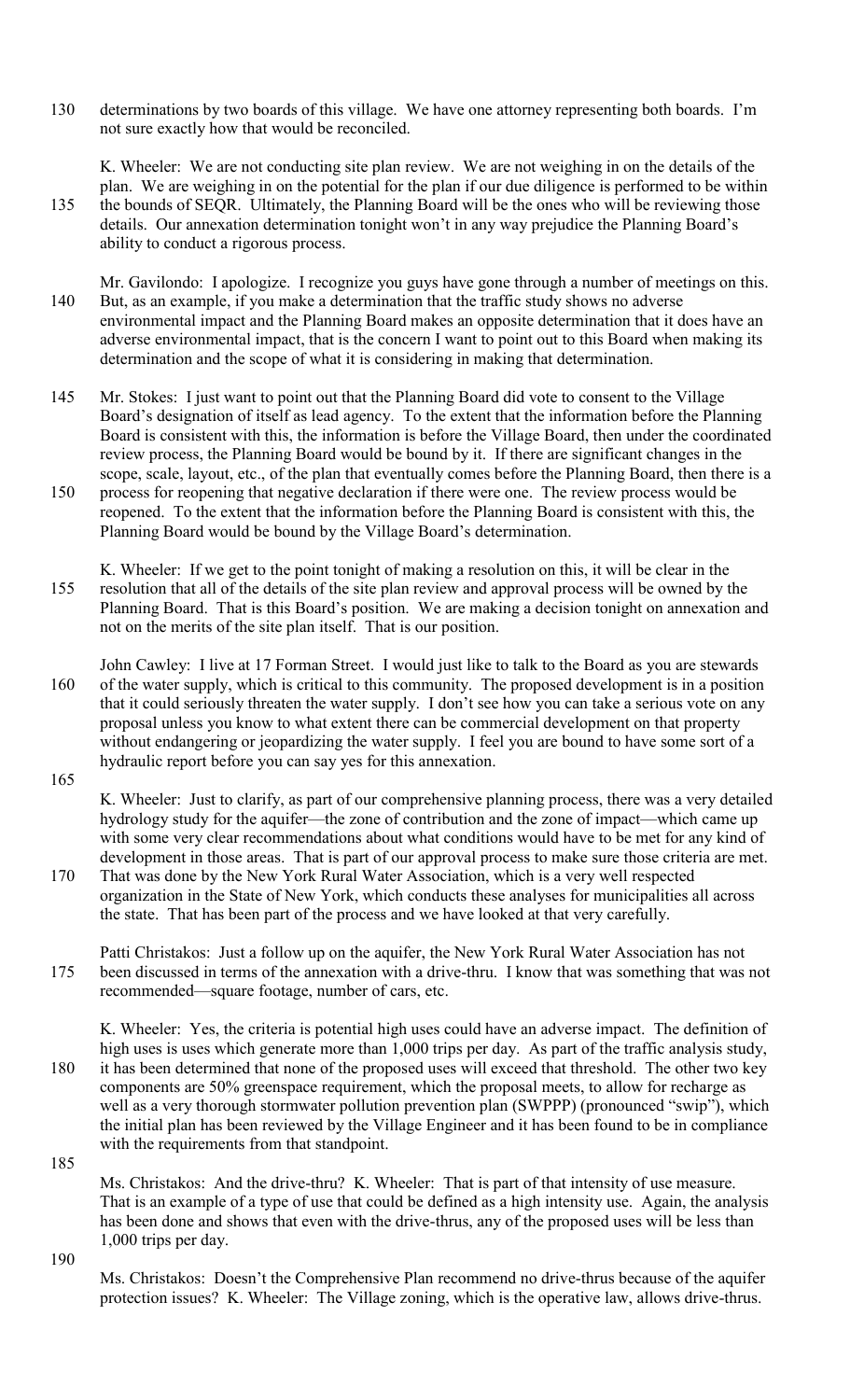- Ms. Christakos: So that was changed after the Comprehensive Plan? K. Wheeler: Part of the 195 analysis was: What drove the drive-thru prohibition? And it was the trips per day. It was a redundant requirement. Current Village zoning allows drive-thru use as long as it doesn't exceed 1,000 trips per day. That is the Village Code.
- Ms. Webster: I just want confirmation that even if this Board approves it, do you need to have the 200 Town Board approve the annexation in order for it to be validated? Mr. Stokes: That is not technically true. Ms. Webster: That's not what the Town Attorney said, so that's why I wanted to hear from you. Mr. Stokes: There is a process where if one Board approves it and one does not, there is a process by which a court can be asked to decide. There is a process if the Boards don't agree.
- 205

K. Wheeler: Any questions or clarifications from the Board? I know we have digested an enormous volume of information. I want to thank CACC and everybody who has participated in this process. The Planning Board, even though they are not officially reviewing it yet, they have informally met at great length with the applicants and spent a lot of time. The HPC has also spent a lot of time and I

- 210 appreciate their efforts. The CACC presented a very thorough detailed plan, which provided not only a really helpful analysis of the application, but some very detailed and helpful suggestions for improvement, so I want to thank the CACC for providing that. Thank you for your service to the Town and the Village. Any questions on any of those reports that you have received? (None heard.) With that, Jim, I will ask you to guide us through the SEQR analysis.
- Mr. Stokes: You should all have a copy of Part 1, Environmental Assessment Form (EAF) submitted May 9 indicating the information that the petitioner has submitted with respect to the site, proposed use of the site, potential impacts that it could have. We have had this since May 9, but perhaps the Board could just take a minute to review it before we move on to analysis of impacts 220 under Part 2 of the EAF.

Mr. Stokes: You should all have a blank copy of Part 2 and Part 3 of the Full Environmental Assessment Form (FEAF). Part 2 is a form that New York State Department of Environmental Conservation (DEC) has prescribed to assist agencies in reviewing potential environmental impacts

- 225 of any project. The questions on Part 2 are geared toward the factors listed in the SEQR regulations as being relevant to your review of the process. It is not necessarily exhaustive. It does not mean that other impacts may not be taken into account or impacts that are phrased in a manner different than the questions on Part 2 may be posed. In general, this is a fairly comprehensive way of analyzing the impacts required to be analyzed under SEQR. Each question has a yes or no answer.
- 230 Then underneath that there is a series of sub-items with three columns. The two right columns are "No, or small impact may occur" and "Moderate to large impact may occur." The question in general is: Is it yes or no and then there are subquestions that we should review in terms of whether there may be one or more significant impacts. The DEC combines "no" and "small impact." So it is either a small impact or moderate to large impact.
- 235

The first question is:

**1. Impact on Land: Proposed action may involve construction on, or physical alteration of, the land surface of the proposed site.** *The Board answered: Yes because of subquestion e.* 

240 For subquestion e. The proposed action may involve construction that continues for more than one year or in multiple phases. *The Board answered: No or small impact.* 

Mr. Stokes explained that the reason this is a subquestion is sometimes multi-year construction can have impacts that are larger than single stage construction because it would expand the period of 245 construction noise, dust, and things of that nature. On the other hand, the applicant has indicated they will be taking measures to control dust and other impacts. Obviously, there will be a SWPPP, regardless of how many phases there are. Construction will only be during day hours as permitted by the Village Code.

- 250 K. Wheeler: Given the safeguards of the Village Code and the fact that the area is pretty well removed and buffered from residential areas, I think it will be a fairly small impact. *The rest of the Board members agreed.*
- K. Wheeler: Subquestion f. The proposed action may result in increased erosion, whether from 255 physical disturbance or vegetation removal (including from treatment by herbicides) will be dealt with. It is a pretty flat site. Any effects of stormwater will be mitigated by the SWPPP.

215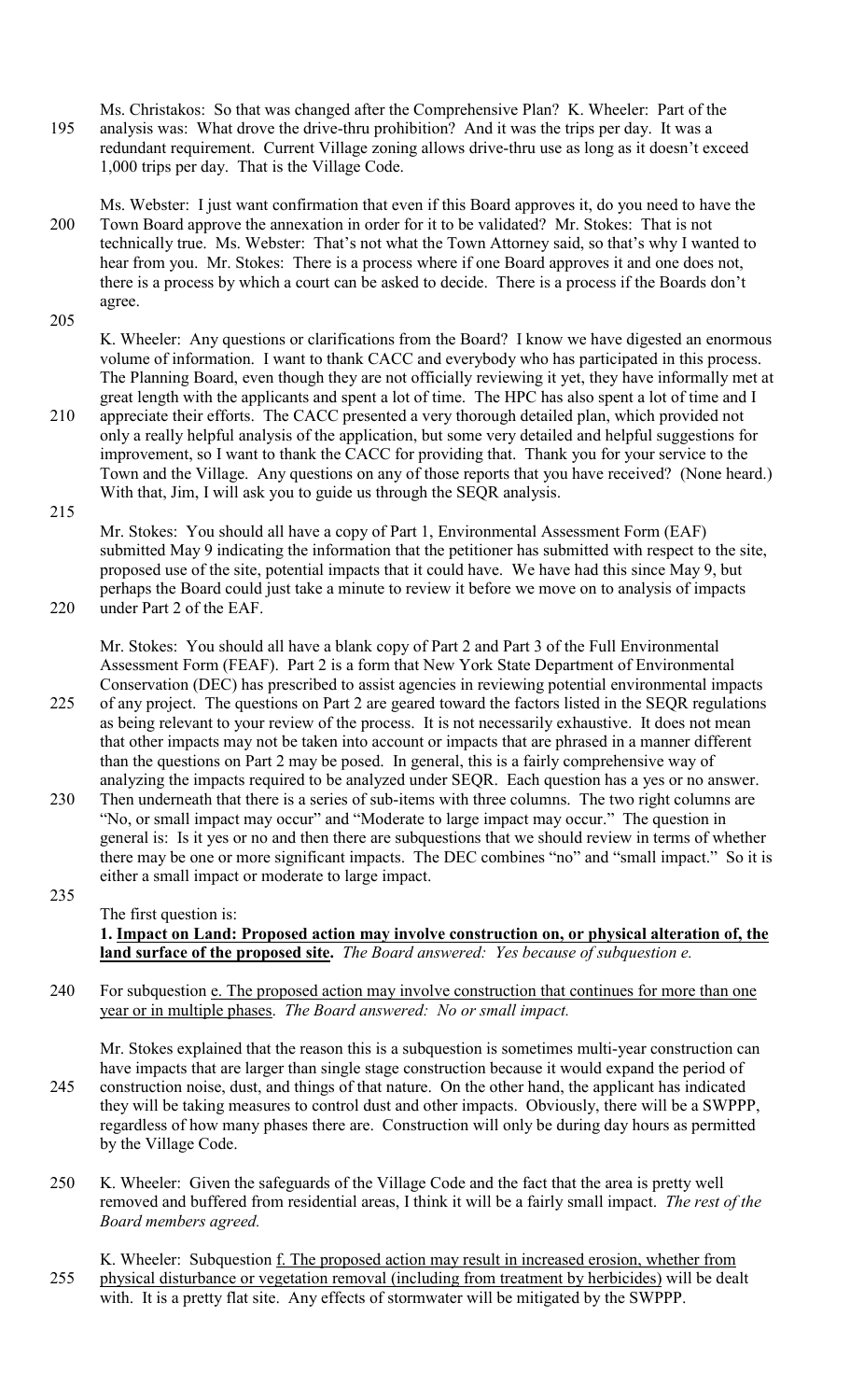**2. Impact on Geological Features: The proposed action may result in the modification or destruction of, or inhibit access to, any unique or unusual land forms on the site (e.g., cliffs,**  260 **dunes, minerals, fossils, caves).** *The Board answered: No.* 

**3. Impacts on Surface Water: The proposed action may affect one or more wetlands or other surface water bodies (e.g., streams, rivers, ponds or lakes).** *The Board answered: Yes, small impact.* 

265

Mr. Stokes: There is an intermittent stream on the site. It is within the area that the zoning refers to as a protected area. The plan presented to date would leave that vegetation intact. As we said, there will be standard measures to be approved by the DEC under the SWPPP as well as the Village Engineer to minimize siltation. That is not to say there would be absolutely no impact. The question 270 is whether it is significant. We are not creating a body of water or increasing or decreasing the size or dredging. We are not within a titled wetland. It could create turbidity.

K. Wheeler: There is an intermittent stream in the protected wooded area for item d. The proposed action may involve construction within or adjoining a freshwater or tidal wetland, or in the bed or 275 banks of any other water body. *The Board answered: Yes, small impact.*

K. Wheeler: Perhaps e. The proposed action may create turbidity in a waterbody, either from upland erosion, runoff or by disturbing bottom sediments. *The Board answered: Yes, small impact.*

280 K. Wheeler: Maybe i. The proposed action may affect the water quality of any water bodies within or downstream of the site of the proposed action. *The Board answered: Yes, small impact.*

K. Wheeler: I think there is pretty extensive mitigation for all three of those (d, e, and i above). Runoff to them should be controlled by Village Code, DEC Code, and the SWPPP.

285

K. Wheeler: We have heard back from the Madison County Sewer District and there will be no change to the existing sewer service.

## **4. Impact on groundwater: The proposed action may result in new or additional use of ground**  290 **water, or may have the potential to introduce contaminants to ground water or an aquifer.** *The Board answered: Yes, small impact.*

Mr. Stokes: The project will be connected to Village water. But obviously it is located in the aquifer recharge area and the wellhead protection overlay zone—at least partially. I would say the 295 answer is there is a potential impact. The question is whether it is significant, given the parameters that have been proposed in light of the aquifer protection regulations as well as the proposed design facilities the applicant has put forth. I would point out that there were two emails from the Village Engineer. One was June 1 and one was today. He has generally reviewed the plans. He is not putting his stamp of approval on them as design drawings or construction drawings or anything of 300 that nature. But he is comfortable that stormwater can be mitigated and runoff can be controlled

- with adequate planning and adherence to the plan, as well as the measures for greenspace and aquifer recharge.
- K. Wheeler: As I look at number 4, item a. The proposed action may require new water supply 305 wells, or create additional demand on supplies from existing water supply wells. There certainly will be some new demand on the public water system. But I think we are talking about 32 dwellings. In the grand scheme of that, the commercial use is relatively small compared to the capacity of the water system.
- 310 Mr. Stokes: Under h. Other impacts, I would put: Construction within the wellhead protection overlay area.

# **5. Impact on Flooding: The proposed action may result in development on lands subject to flooding.**

315 *The Board answered: Yes, small impact.* 

Mr. Stokes: This is not in any kind of designated floodway or floodplain.

K. Wheeler: On d. The proposed action may result in, or require, modification of existing drainage 320 patterns. That will all be driven by the SWPPP.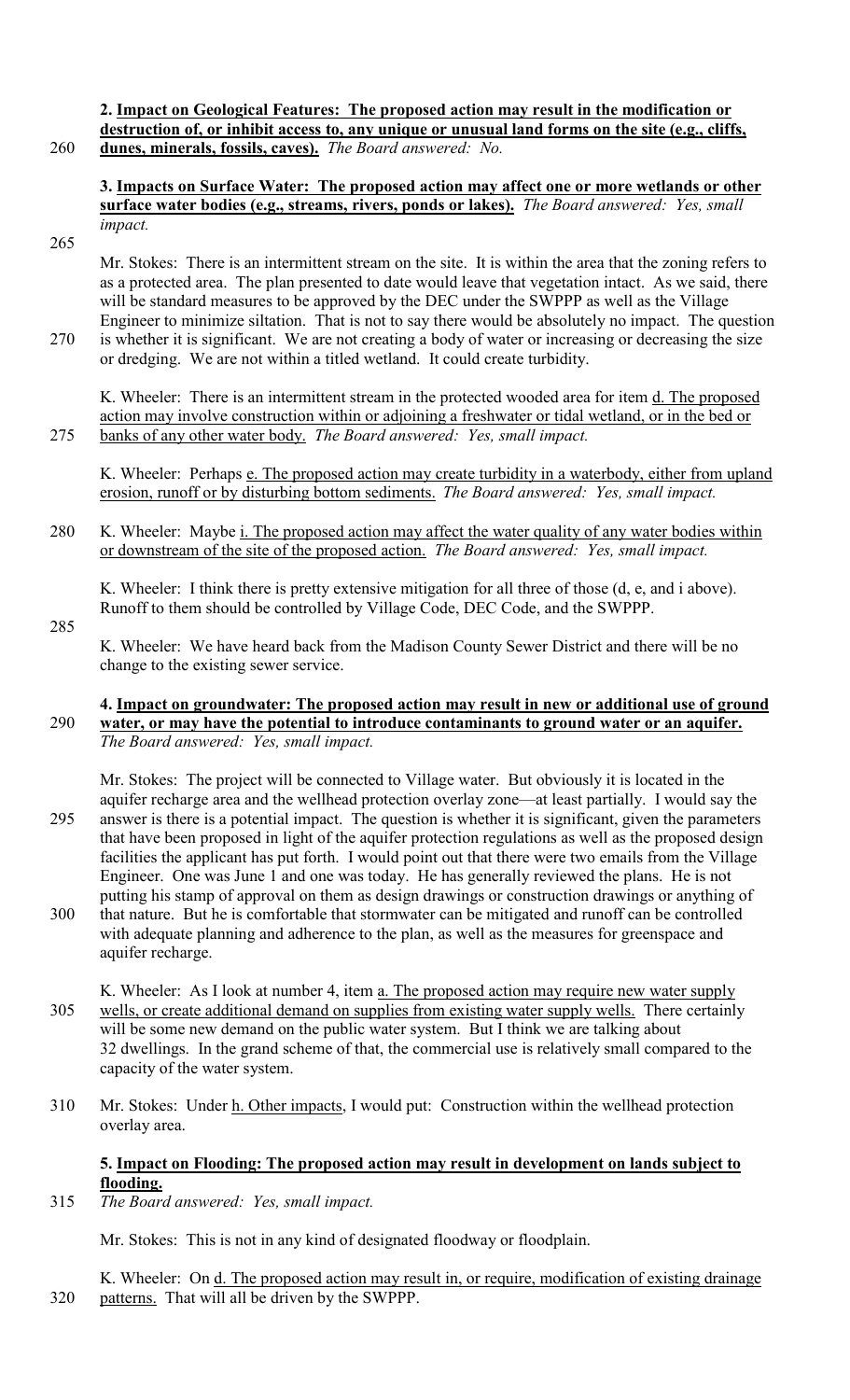Mr. Stokes: The information has been submitted and reviewed by the Village Engineer. There will be some change in patterns, obviously, to the extent that runoff will be channeled toward the detention facilities. But the intent is that post-development runoff will not exceed the current rates.

325

**6. Impacts on Air: The proposed action may include a state regulated air emission source.** *The Board answered: No impact for all items.* 

- Mr. Stokes: By definition, the proposed uses are not ones that would require an air emissions permit 330 either from the Environmental Protection Agency (EPA) or from the DEC to the extent there are new vehicle trips in some undefined quantity. There could be additional air emissions from motor vehicles or from fuel sources from the buildings. The question is whether those impacts are significant in any manner.
- 335 K. Wheeler: None of them are state regulated air emissions sources.

## **7. Impact on Plants and Animals: The proposed action may result in a loss of flora or fauna.** *The Board answered: Yes, small impact.*

- 340 Mr. Stokes: To the extent that vegetation is removed. By definition, you have some loss of flora. There would be extensive landscaping as part of the plan. It does provide for 50% greenspace, which is a requirement of the zoning. Given that this is not a virgin forest or even a forest with harvestable timber or anything of that nature, there are essentially lawn trees that have grown to some degree of maturity and some of which may be removed. They would also be replaced by new
- 345 vegetation. I think the question in the overall sense is, yes, there would be some impact because we are removing certain areas. But the more significant portion of the site, which is to the south, is being preserved as provided in the Design Guidelines of the zoning.

K. Wheeler: In items a-i, there are no known threatened species. No removal of forest. Under 350 j. Other impacts, redevelopment of the site will require some removal and replanting of vegetation. So there will be some changes to vegetation. The biggest area of forest, the wooded area, the strip in the back, will be preserved. I would write in for j. Other impacts: Some removal of vegetation and small impact.

355 **8. Impact on Agricultural Resources: The proposed action may impact agricultural resources.** *The Board answered: No impact.* 

K. Wheeler: There is no active agricultural component or activity. Mr. Stokes: Nor is it in a certified agricultural district.

360

## **9. Impact on Aesthetic Resources: The land use of the proposed action are obviously different from, or are in sharp contrast to, current land use patterns between the proposed project and a scenic or aesthetic resource.** *The Board answered: Yes, small impact.*

365 K. Wheeler: Any time you make a change to the environment, there is a visual change. I think there is potential for impact there.

Mr. Stokes: There is potential. In terms of identified scenic resources, Route 20 has been designated by the State as a scenic byway. The Comprehensive Plan and the zoning for Village 370 Edge South (VES) talk about the preservation of the viewshed located to the southwest of this site. It is not directly on this parcel. But it is an action that takes place in the vicinity of both of those areas which are appropriately considered as aesthetic resources, scenic resources.

K. Wheeler: Given its relationship, spatially, to the designated scenic view, I don't think **b**. The 375 proposed action may result in the obstruction, elimination or significant screening of one or more officially designated scenic views. That is more driven by the core area of VES where we have designated the viewshed area. In c. The proposed action may be visible from publicly accessible vantage points: to the extent it is visible from a public highway. Does that fit the criteria for c? Mr. Stokes: I would say yes, small impact.

380

K. Wheeler: Then d. The situation or activity in which viewers are engaged while viewing the proposed action is: i. Routine travel by residents, including travel to and from work and to and from shopping. More people will be viewing the site with the increased access to hiking trails. So, ii. Recreational or tourism based activities will become more of a factor, so there is no harm in

385 checking d-i and d-ii. There is minimal applicability to that now, but it will become greater later on. I would not check e. The proposed action may cause a diminishment of the public enjoyment and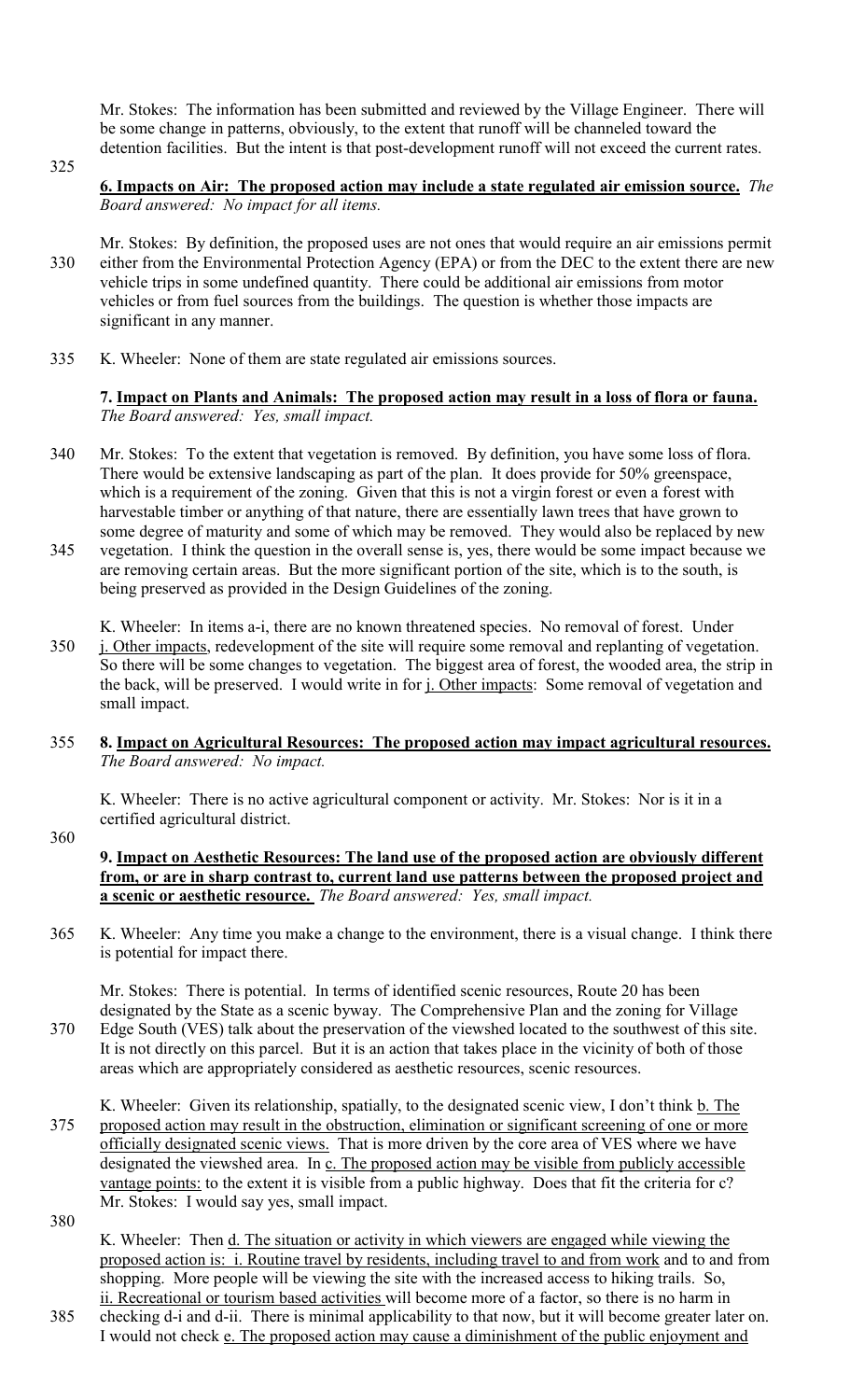appreciation of the designated aesthetic resource. This area right now is pretty fallow. People will be traversing this area more and it will actually enhance the public enjoyment. Let me clarify what I said. Right now the existing space under contemplation is fallow land where no one ever goes. The

390 application as presented would including hiking trails, sidewalks, and public amenities where people would actually go and visit the site and be connected to the Link Trail. Comparing the present condition to what is being proposed, I think would actually be a greater use of the public amenities and greater access to the viewshed that is located just to the west of the parcel. In f. There are similar projects visible within the following distance of the proposed project: In the sense of retail 395 or commercial activities, yes, there are similar things and most are within a half mile.

## **10. Impact on Historic and Archeological Resources: The proposed action may occur in or adjacent to a historic or archaeological resource.** *The Board answered: Yes, small impact.*

- 400 Mr. Stokes: The answer to that is yes. It is within an area that the State has listed as potentially sensitive for Native American resources. The petitioner has submitted both a Phase IA and Phase IB Archaeological Resource Analysis, which indicated the presence of no such artifacts on the site. That does not necessarily mean there couldn't be one somewhere. But using the generally accepted methods, including shovel tests at the site, no such artifacts were found.
- 405
- K. Wheeler: So b. The proposed action may occur wholly or partially within, or substantially contiguous to, an area designated as sensitive for archaeological sites on the NY State Historic Preservation Office (SHPO) archaeological site inventory there is a potential for impact, but the due diligence which has been performed to date indicates that it is unlikely that anything of significance 410 will be disturbed? Mr. Stokes: That is correct. Yes, a small impact.

F. Koennecke: What about a. The proposed action may occur wholly or partially within, or substantially contiguous to, any buildings, archaeological site or district which is listed on or has been nominated by the NYS Board of Historic Preservation for inclusion on the State or National 415 Register of Historic Places. It is substantially contiguous to the Maples and the Comstock and all that stuff from Part 1.

- K. Wheeler: For 10a, it is not within, but it is contiguous to sites or districts. Does this differentiate historic? Mr. Stokes: Historic and/or archaeologic. K. Wheeler: So 10a could be relevant. It is 420 across the street. In the aspect that it is redevelopment of existing commercial property as well as the buffering component within the guidelines. So, 10a is "yes," small impact may occur. I don't think there is any other archaeological site not on the SHPO inventory, so item c. is "no."
- K. Wheeler: For e. If any of the above (a-d) are answered "Moderate to large impact may occur", 425 continue with the following questions to help support conclusions in Part 3: i. The proposed action may result in the destruction or alteration of all or part of the site or property. Alteration certainly will occur. Mr. Stokes: It is referring to an historic site. K. Wheeler: That would be a "no." For point ii. The proposed action may result in the alteration of the property's setting or integrity. Certainly the setting will be altered by new construction. For iii. The proposed action may result in 430 the introduction of visual elements which are out of character with the site or property, or may alter
- its setting. Certainly the setting will be altered by new construction. That would be a small impact.

#### **11. Impact on Open Space and Recreation: The proposed action may result in a loss of recreational opportunities or a reduction of an open space resource as designated in any**  435 **adopted municipal open space plan.** *The Board answered: No impact.*

K. Wheeler: I think it would be a "no." If anything, it would be an enhancement to recreational opportunities or open space resources.

# 440 **12. Impact on Critical Environmental Areas: The proposed action may be located within or adjacent to a critical environmental area (CEA).** *The Board answered: Yes, small impact.*

Mr. Stokes: To the extent that the wildlife protection area is considered to be a CEA, I'm not sure that it is, but for the sake of being conservative in our analysis, we will say "yes."

- 445
- F. Koennecke: It was reported in Part 1.

K. Wheeler: I think we are considering it as such in 12 a. The proposed action may result in a reduction in the quantity of the resource or characteristic which was the basis for designation of the

450 CEA. The potential exists. But that's where the criteria for the aquifer overlay district come in. That should be mitigated or eliminated by the criteria of the wellhead protection plan. Part a. is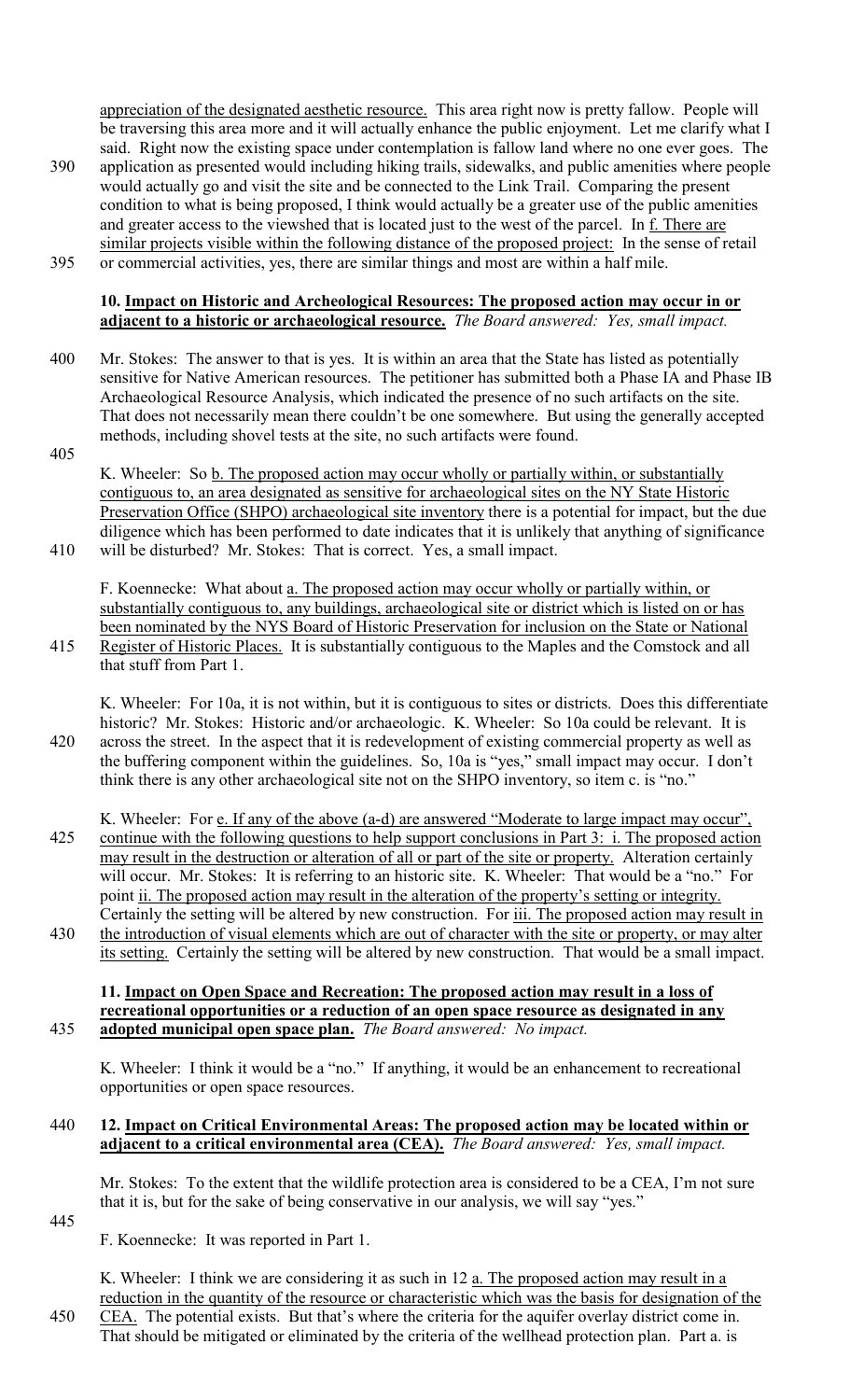quantity. So quantity is the recharge capability. 12 b. The proposed action may result in a reduction in the quality of the resource or characteristic which was the basis for designation of the CEA. 12 b. is quality, the pollution prevention aspect. Again, I think those possibilities exist but are mitigated 455 by the protections in place.

Mr. Stokes: Under c. Other impacts: I would put construction within the wellhead protection overlay area.

## 460 **13. Impact on Transportation: The proposed action may result in a change to existing transportation systems.** *The Board answered: Yes, small impact.*

K. Wheeler: Certainly there will be a change, so that would be a "yes." For 13 a. Projected traffic increase may exceed capacity of existing road network. We have an initial and subsequent traffic 465 study that were conducted. The New York State Department of Transportation (DOT) had done some initial analysis of the site and the plan and they concurred that it would certainly not exceed the capacity, so that's a "no."

K. Wheeler: In DOT's opinion, it will not degrade existing transit access. Capacity remained 470 appropriate. The plan will enhance existing pedestrian and bicycle accommodations. It may alter the pattern of movement of people or goods. If there is any impact, it will be small. In some ways it will be enhanced in terms of pedestrian access. There will be small impact on the vehicle movement.

## 475 **14. Impact on Energy: The proposed action may cause an increase in the use of any form of energy.** *The Board answered: Yes, small impact.*

K. Wheeler: We have an analysis in the EAF on the impact on energy. Obviously, any time you have a new use, you are going to have an increase in the form of energy. But it is a pretty moderate 480 change, given the scope for the whole community. There is certainly no need for a new substation. There is not a need for a substantial change to the transmission system. There is existing power distribution there. I'm assuming it is going to need to be upgraded.

Mr. Stokes: I don't know to the extent that the distribution system would have to be upgraded. On 485 the site there would need to be some modifications to connect to the Village.

K. Wheeler: To be conservative, I think checking small impact on b. The proposed action will require the creation or extension of an energy transmission or supply system to serve more than 50 single or two-family residences or to serve a commercial or industrial use is reasonable. They will 490 be underground utilities to the extent practicable within the zone, certainly, the residential portion.

F. Koennecke: The supply system for a commercial use fits.

K. Wheeler: Again, there will be new uses. The analysis is easily accommodated by the public 495 utility. I think the EAF indicated that net usage would be less than 2,500 megawatts per year. Total threshold of building area should be less than 100,000.

#### **15. Impact on Noise, Odor, and Light: The proposed action may result in an increase in noise, odors, or outdoor lighting.** *The Board answered: Yes, small impact.*

500

K. Wheeler: Certainly during the construction phase, there will be some noise. There will be lighting on the premises. So that is a check mark for "yes, small impact." There should be no noise levels above local regulations, so that should not be a factor. There should not be any blasting. None of these uses are associated with any particular intense odors. Our Village regulations for

505 lighting are very rigorous and very specific. For the lighting plan to be approved, it will not be permitted to shine onto adjoining properties and it will have to be night skies compliant. Items d. and e. are "yes, small impact," but they will have to be compliant with Village Code.

# **16. Impact on Human Health: The proposed action may have an impact on human health**  510 **from exposure to new or existing sources of contaminants.** *The Board answered: No impact.*

Mr. Stokes: There has been nothing indicated in the data provided that there is any contamination on the site or anything that could be disturbed or released.

515 K. Wheeler: I don't see anything in any of the subquestions, so I think 16 is a "no."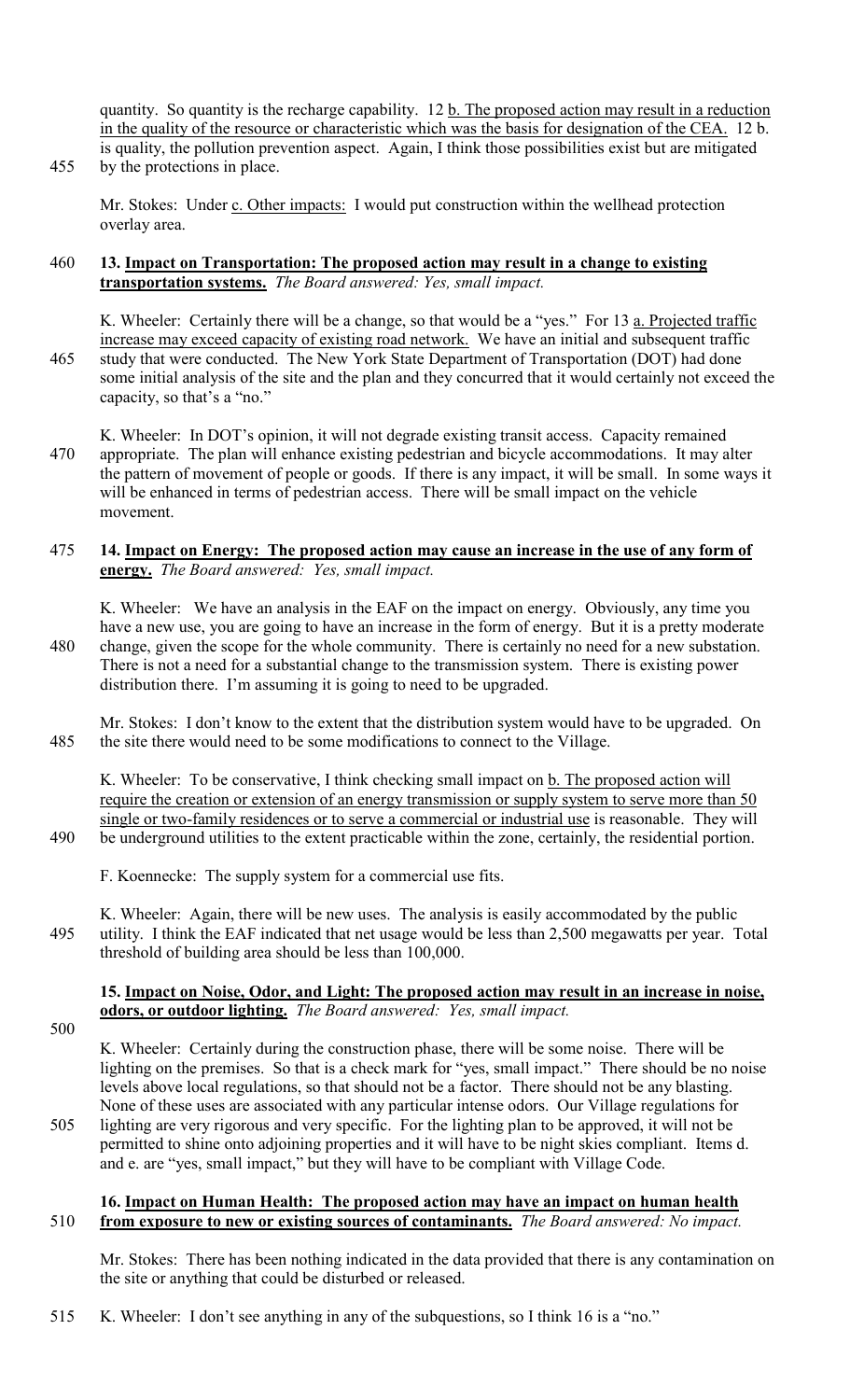## **17. Consistency with Community Plans: The proposed action is not consistent with adopted land use plans.** *The Board answered: No impact.*

- 520 K. Wheeler: This is certainly a topic where there has been a lot of disagreement and difference of opinions. Let's start with a. The proposed action's land use components may be different from, or in sharp contrast to, current surrounding land use pattern(s). The reason this area has been identified for annexation is that it is adjacent to existing commercial property. Obviously there is a change.
- 525 Mr. Stokes: The question is whether there is a deviation from the Village's adopted Land Use Plan, particularly, in this case, VES mixed use zoning requirements.

F. Koennecke: Plus it is already a commercial property.

- 530 K. Wheeler: I think the proposal is consistent with what the VES has been contemplated. There is certainly not an increase in population by more than 5%. In the EAF, the applicant has made the case that the concept meets the criteria for proposed land uses and zoning.
- Mr. Stokes: I think it is worth emphasizing that in addressing this question the Board needs to 535 consider, conceptually, is the proposal consistent or can it be modified to be consistent? Perhaps more succinctly, can the site be developed in such a way to be consistent? We are not approving any details. The question is, from the SEQR perspective, can it be developed in a manner consistent with the planning and zoning?
- 540 K. Wheeler: I don't think there are any relevant county or regional plans.

Mr. Stokes: I would suggest that the answer overall is "no."

## **18. Consistency with Community Character: The proposed project is inconsistent with the**  545 **existing community character.** *The Board answered: Yes, small impact.*

K. Wheeler: Item a. is a "no." Item **b.** The proposed action may create a demand for additional community services (e.g. schools, police and fire). Certainly, especially for the residential component that would be "yes, small impact." Item c. is a "no." With any luck it will provide that

- 550 amenity. Item d. is a "no." Again, if anything, I think it is going to enhance access to things like the trail network. Regarding item e., we are not here tonight to do architectural review. The applicant has presented their proposal for the buildings. We have advisory input from the HPC. The Planning Board will take that into account as they review the site plan and do architectural review. Item f.: This area is being redeveloped. The existing property is commercial already.
- 555

D. Porter: Item e. The proposed action is inconsistent with the predominant architectural scale and character. This has the potential for impact. K. Wheeler: The idea would be to mitigate that and make it as consistent as possible with the predominant style. So the potential for impact exists, so that is a "yes, small impact."

560

Mr. Stokes: You have completed Part 2 under SEQR regulations. We also need to consider Part 3, which is your final analysis for your answers to Part 2. Everything you checked was in the "No, or small impact" category. But with respect to any of those questions that were answered in that manner, the agency is to consider the severity, size, or extent of any potential impacts, assess the

- 565 importance of the impact in terms of its geographic scope, duration, probability of occurring, number of people affected by the impact, and any additional environmental consequences taking into consideration any design element or project changes. In that respect, I would suggest we review our answers to Part 2, particularly those that were answered in the affirmative—as a "yes."
- 570 F. Koennecke: We need a response for anything that is significant? No response is required for "No, or small impact?"

K. Wheeler: The threshold is: Do any of these amount to significant adverse impacts? We are trying to come to a sum total assessment. We have potential impacts on land; surface water; 575 groundwater; minimal on flooding, but it was contemplated; some vegetation change under plants and animals, with plants primarily; aesthetic resources; historic and archaeological resources; CEA; transportation; energy; noise, odor, and light; and community character.

Mr. Stokes: The analysis needs to be in reference to the existing condition. We have an essentially 580 abandoned commercial site that has been partially developed and has buildings and pavement on it.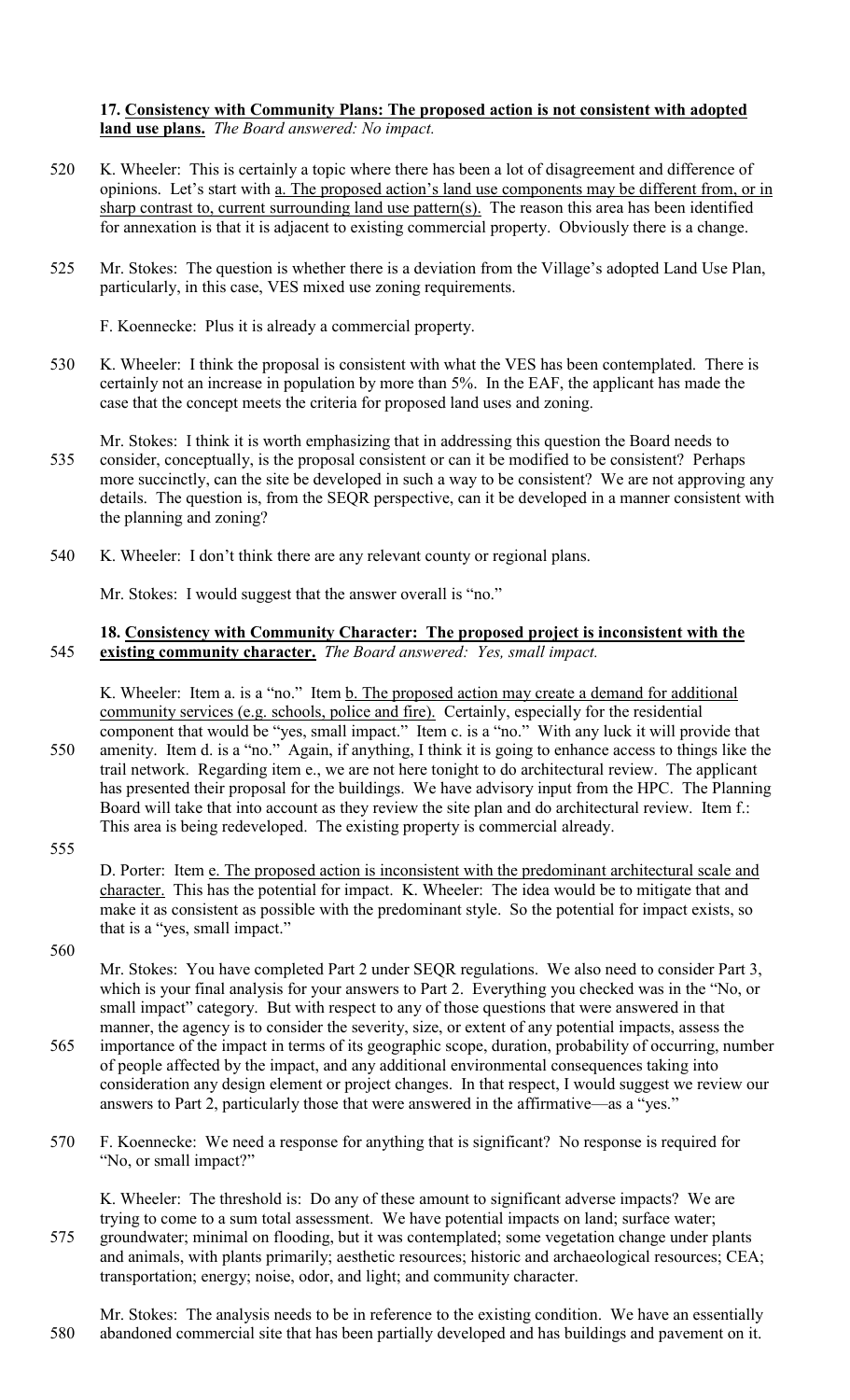The zoning itself is the critical element here in terms of potential environmental impact. Any project approved by the Planning Board would be by special permit and would need to be in compliance with that zoning. The zoning requires 50% greenspace, requires measures to provide for erosion control as well as aquifer recharge, provide for internal circulation and connectivity in terms of

- 585 traffic. All that is required by the zoning. The petitioner has provided a great deal of information to demonstrate that it can comply with those requirements. But again, we are not approving a particular plan. We are not approving anything that has been submitted. The applicant has been working with the Planning Board and it has been entirely informal to this point. The Planning Board has no official jurisdiction at this point because the property has not been annexed. From a SEQR
- 590 perspective, the information provided by the applicant has been extensive and valuable.

K. Wheeler: For any of the areas where we checked a potential for impact, I think we have identified mitigating factors either within the requirements or what has been proposed.

- 595 Mr. Stokes: I think all of these were factors that were considered by the committee that studied this area as well as the committees and boards that adopted the zoning for the VES Mixed Use (MU) and the Design Guidelines.
- K. Wheeler: This is a good place to reiterate the intent of the VES zone. There are two things: One 600 is to create a mixed use environment where residential uses and commercial uses are together and to maintain that movement of people and add vitality. The residential component certainly meets that standard. The broader picture, also, is that zone is essentially to do things that cannot be done in the downtown of the community. Small retail spaces are available downtown. There are a very limited number of areas in the Village, as well as the in Town, where larger commercial or retail operations
- 605 can occur. I did some research last night. There are approximately 32,000 acres in the Town and the Village combined. There are about 40 acres that are designated for potential commercial and retail development, of which this is 10 or 11 of them. There are a very limited number of spaces in the overall community where this type of project can occur. That was one of the intents of creating the VES zone. Essentially, the Design Guidelines and the zoning were both designed to allow that while
- 610 also protecting things that are valued about that area of the Village. I think we have a lot of information on both of those aspects. Jim, is there anything else to consider with regard to the overall SEQR determination?
- Mr. Stokes: Not with respect to the form itself. I have taken the liberty of drafting a resolution, 615 which I just passed out. We have had a discussion, and there have been discussions throughout the various meetings, about potential development of this site and potential impacts. But it is important, legally and otherwise, to commit any findings to writing. I presented the Board with a draft and I want to emphasize DRAFT. This is an attempt to take a stab at which way I thought the record might be taking us as a Board. This does not in any way mean that the Board cannot differ from
- 620 what I have suggested in this language, modify it, or disregard it entirely. That is entirely up to the Board. For purposes of continuing the analysis and the process for consideration, I have some proposed findings. The resolution is a very long document. About half way through, you will find an "Attachment A," which is proposed language to set forth what we have been discussing verbally in terms of potential impacts. Has everybody found that page? The description of the proposed
- 625 action, I'm not going to review that. Everybody knows what the proposed action is, but it is set forth there in writing. I have indicated a little summary of what the Part 3 process is. If you go over onto the second page, then it takes the questions one by one.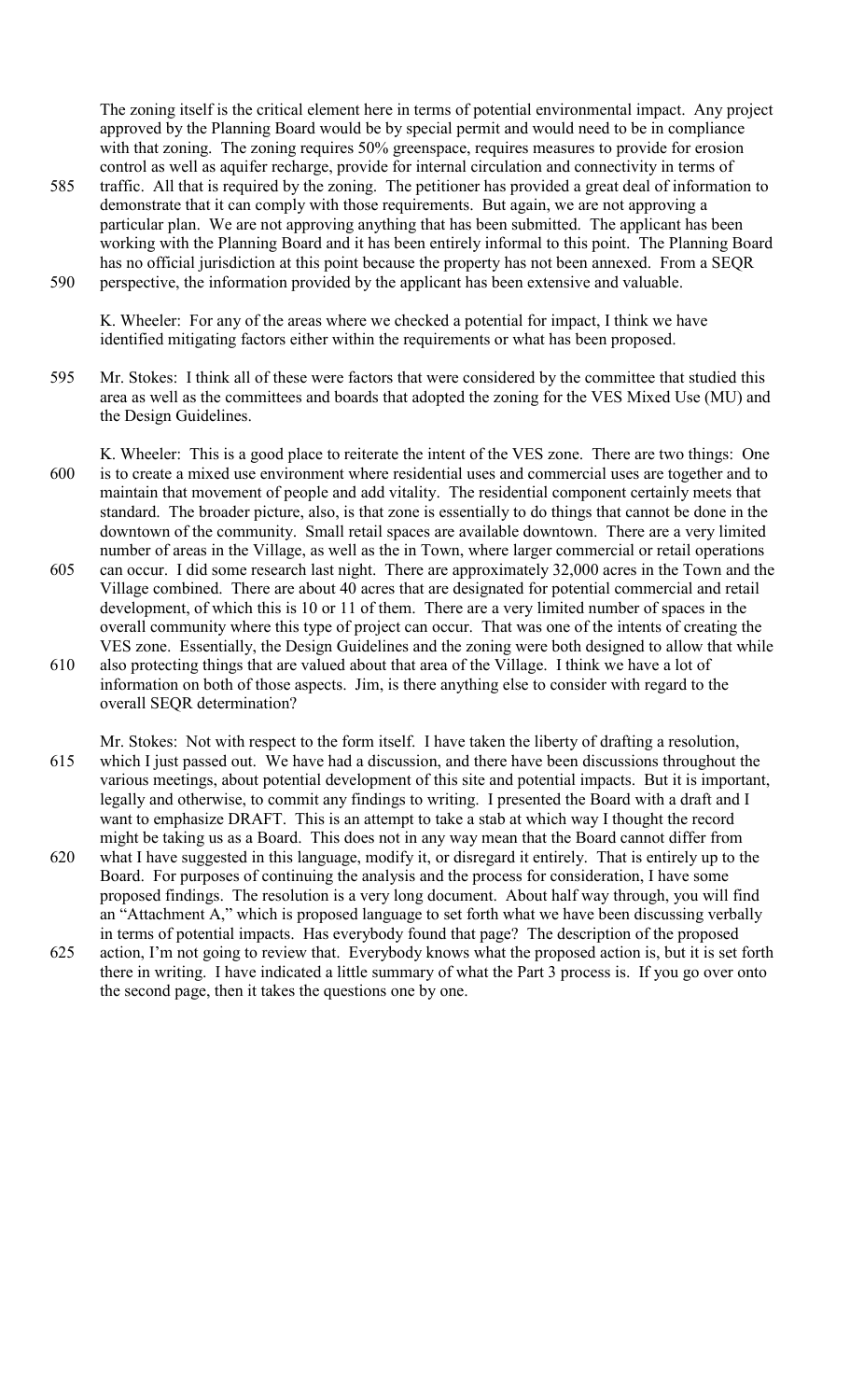# 630 **RESOLUTION # 4 OF THE BOARD OF TRUSTEES OF THE VILLAGE OF CAZENOVIA**

#### **RESOLUTION MAKING A DETERMINATION OF ENVIRONMENTAL**  635 **NONSIGNIFICANCE UNDER THE NEW YORK STATE ENVIRONMENTAL QUALITY REVIEW ACT**

**WHEREAS**, a petition for the annexation to the Village of Cazenovia of certain lands located in the Town of Cazenovia and owned by New Venture Assets, LLC has been duly filed with 640 the Village of Cazenovia; and

**WHEREAS**, said lands proposed for annexation are generally described as approximately 10.7 acres of uninhabited lands owned entirely by New Venture Assets, LLC adjoining the easterly boundary of the Village of Cazenovia and located along the southerly side of NYS Route 20, known 645 as tax map parcel nos. 95.3-2-19 and 95.3-2-20, as more fully described in said petition; and

**WHEREAS**, New Venture Assets, LLC, together with Sphere Acquisitions, seeks annexation of the subject premises to facilitate the redevelopment of these parcels for a mixed use development to include a drive-thru pharmacy use, a retail food store use, a drive-thru bank use and 650 a residential town home apartment use (the "Project"); and

**WHEREAS**, the Board of Trustees of the Village of Cazenovia and the Town Board of the Town of Cazenovia held a joint public hearing pursuant to Section 705 of the General Municipal Law concerning the petition on May 9, 2016, which public hearing was continued to and re-opened, 655 and then closed on May 25, 2016; and

**WHEREAS**, the Board of Trustees desires to comply with the requirements of the New York State Environmental Quality Review Act ("SEQRA") and its implementing regulations set forth at 6 NYCRR Part 617 (the "Regulations") with respect to its consideration of the Project; and

660

**WHEREAS**, at the joint public hearing on May 9, 2016, the Board of Trustees of the Village of Cazenovia indicated its intent to act as lead agency for purposes of conducting a coordinated review of the entire Project in compliance with SEQRA as it applies to this action; and

- 665 **WHEREAS**, in addition to the Board of Trustees, other involved agencies in regard to the Project include the Town Board of the Town of Cazenovia, the Village of Cazenovia Planning Board, and the New York State Department of Transportation; and
- **WHEREAS**, each of the aforementioned involved agencies consented to the designation of 670 the Village Board of Trustees as lead agency for purposes of undertaking a coordinated review of the entire Project pursuant to SEQRA; and

**WHEREAS**, the Board of Trustees has considered the proposed annexation and the subsequent zoning and redevelopment of the subject premises proposed by the Applicants as a single 675 action for purposes of its SEQRA review; and

**WHEREAS**, the Applicants submitted a revised full environmental assessment form dated May 9, 2016 that provided information with respect to the entire Project; and

- 680 **WHEREAS**, in addition to the full environmental assessment form and its presentations, the Applicants submitted the following additional reports and correspondence for consideration in connection with the SEQRA review:
- Traffic Impact Study dated April 2016 and revised June 2016 prepared by GTS 685 Consulting; • Phase IA and IB (Phase I) Cultural Resource Investigations for the Proposed Cazenovia Retail Development Project (Aldi site) dated April 8 2016 prepared by Powers Archaeology, LLC;
- Phase IA and IB (Phase I) Cultural Resource Investigations for the Proposed 690 Cazenovia Retail Development Project (bank/multi-family apartment site) dated May 6, 2016 prepared by Powers Archaeology, LLC;
	- Aquifer Report dated June 2016 prepared by Napierala Consulting;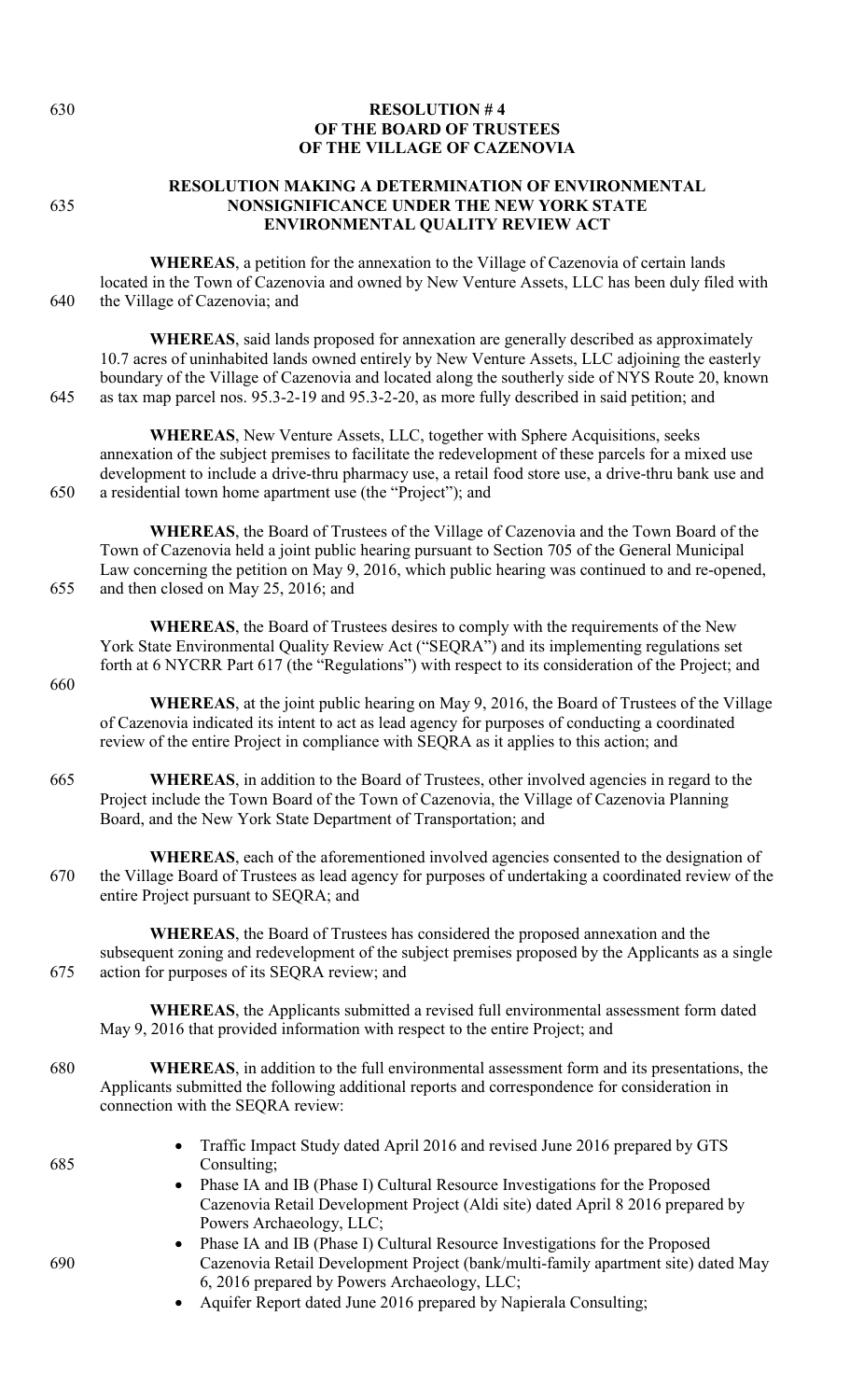| 695 | Correspondence from Bill Carr, Public Works Administrator/Code Enforcement<br>Officer dated March 31, 2016 concerning adequacy of public water capacity;<br>E-mail correspondence from Jim Cunningham, Manager, Madison County Sewer<br>District, undated, regarding available sewer capacity; and<br>E-mail correspondence from John Dunkle, Village Engineer, dated June 1, 2016 and<br>June 20, 2016, regarding feasibility of managing stormwater runoff and providing for<br>aquifer recharge, as well as general comments regarding potential environmental                                             |  |  |  |  |  |
|-----|---------------------------------------------------------------------------------------------------------------------------------------------------------------------------------------------------------------------------------------------------------------------------------------------------------------------------------------------------------------------------------------------------------------------------------------------------------------------------------------------------------------------------------------------------------------------------------------------------------------|--|--|--|--|--|
| 700 | impacts.                                                                                                                                                                                                                                                                                                                                                                                                                                                                                                                                                                                                      |  |  |  |  |  |
| 705 | <b>WHEREAS</b> , the Board of Trustees has received extensive comments from the public<br>concerning the entire Project; and                                                                                                                                                                                                                                                                                                                                                                                                                                                                                  |  |  |  |  |  |
|     | WHEREAS, the Applicants made presentations to the Board of Trustees on May 9, 2016,<br>May 25, 2016 and June 6, 2016; and                                                                                                                                                                                                                                                                                                                                                                                                                                                                                     |  |  |  |  |  |
| 710 | <b>WHEREAS</b> , the Board of Trustees has thoroughly reviewed the information provided in<br>Part I of the EAF, as well as the other reports and correspondence submitted to the Board, and                                                                                                                                                                                                                                                                                                                                                                                                                  |  |  |  |  |  |
| 715 | <b>WHEREAS</b> , the Board of Trustees has given consideration to all of the testimony that was<br>given during the public hearings and at other meetings during which the Project was considered and<br>to each of the presentations made by the Applicants, and                                                                                                                                                                                                                                                                                                                                             |  |  |  |  |  |
|     | WHEREAS, the Board of Trustees is mindful of the criteria set forth in Section 617.7 of the<br>SEQRA regulations for determining the environmental significance of an action, and                                                                                                                                                                                                                                                                                                                                                                                                                             |  |  |  |  |  |
| 720 | <b>WHEREAS</b> , pursuant to the Regulations, the Board of Trustees has considered the<br>significance of the potential environmental impacts of the Project by (1) using the criteria specified<br>in Section $617.7(c)$ of the Regulations, and (2) examining the FEAF for the Action, including the<br>facts and conclusions in Part 1 of the EAF, and completing the analyses for Parts 2 and 3 of the<br>FEAF, together with examining other available supporting information, to identify the relevant areas<br>of environmental concern, and (3) thoroughly analyzing the identified areas of relevant |  |  |  |  |  |
| 725 | environmental concern to assess whether the Project will not, or may, result in a significant adverse<br>environmental impact.                                                                                                                                                                                                                                                                                                                                                                                                                                                                                |  |  |  |  |  |
|     | <b>NOW, THEREFORE, BE IT RESOLVED, as follows:</b>                                                                                                                                                                                                                                                                                                                                                                                                                                                                                                                                                            |  |  |  |  |  |
| 730 | (a) The Project is subject to SEQRA; and                                                                                                                                                                                                                                                                                                                                                                                                                                                                                                                                                                      |  |  |  |  |  |
|     | (b) The other involved agencies with respect to the Project include the Town Board of the<br>Town of Cazenovia, the Village of Cazenovia Planning Board, and the New York<br>State Department of Transportation; and                                                                                                                                                                                                                                                                                                                                                                                          |  |  |  |  |  |
| 735 | (c) The Action is an Unlisted action; and                                                                                                                                                                                                                                                                                                                                                                                                                                                                                                                                                                     |  |  |  |  |  |
| 740 | (d) The Board of Trustees for the Village of Cazenovia has duly acted as lead agency for<br>purposes of undertaking a coordinated review with respect to the Project; and                                                                                                                                                                                                                                                                                                                                                                                                                                     |  |  |  |  |  |
|     | (e) In making its determination of significance, the Board of Trustees examined all the<br>criteria set forth in Section 617.7 of the Regulations, and evaluated the issues of<br>causation and significance in light of the standards set forth in 617.7; and                                                                                                                                                                                                                                                                                                                                                |  |  |  |  |  |
| 745 | (f) The Board of Trustees hereby accepts, approves, and adopts the completed FEAF Part<br>1, Part 2, and Part 3 as attached hereto, and also adopts the findings set forth in<br><b>Attachment A hereto; and</b>                                                                                                                                                                                                                                                                                                                                                                                              |  |  |  |  |  |
| 750 | (g) The reasoning supporting the Board of Trustees' findings and determination of<br>significance for the Action is more fully set forth in Attachment A to this Resolution,<br>which Attachment A also contains the completed FEAF Part 1, Part 2, and Part 3,<br>which Attachment A, including all parts and components thereof, are fully<br>incorporated herein by reference and are hereby approved and adopted in form and in                                                                                                                                                                           |  |  |  |  |  |
| 755 | substance as set forth in Attachment A.                                                                                                                                                                                                                                                                                                                                                                                                                                                                                                                                                                       |  |  |  |  |  |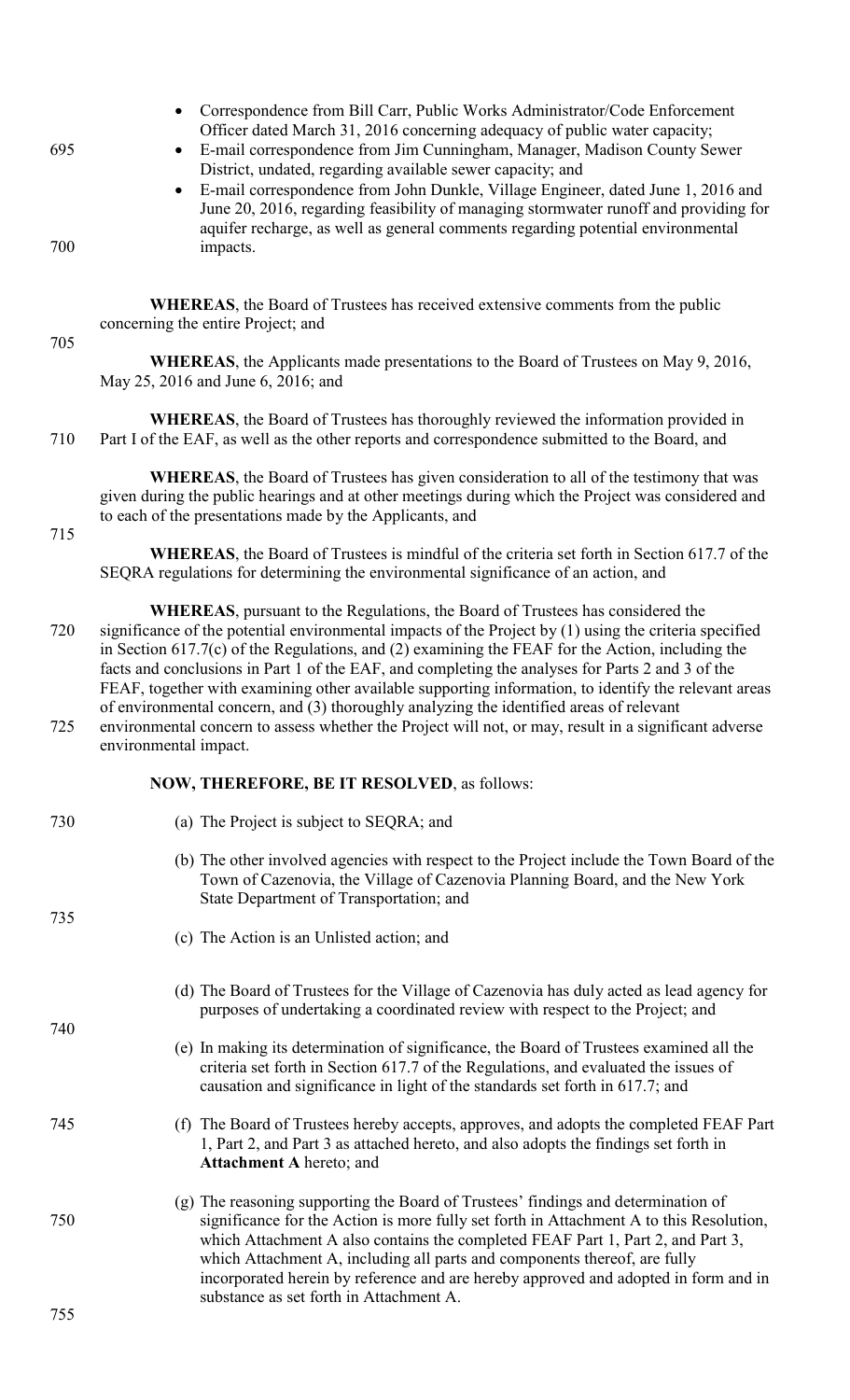(h) With respect to the criteria in Section 617.7(c) of the Regulations as applied to the Project, the Town Board finds as follows:

|            | a. Whether a substantial adverse change would occur in existing:                                                                                                                                                                                                                                                                                                                                                                                                                                                                                                                                                                                                                                                                                                       |
|------------|------------------------------------------------------------------------------------------------------------------------------------------------------------------------------------------------------------------------------------------------------------------------------------------------------------------------------------------------------------------------------------------------------------------------------------------------------------------------------------------------------------------------------------------------------------------------------------------------------------------------------------------------------------------------------------------------------------------------------------------------------------------------|
| 760        | i. Air quality: There will be no process emissions from the Project. The                                                                                                                                                                                                                                                                                                                                                                                                                                                                                                                                                                                                                                                                                               |
| 765<br>770 | Project may use HVAC equipment that could be a minor source of air<br>emissions. Any emissions associated with this equipment will comply<br>with all federal and state regulatory requirements and will not require<br>any state or federal air permit registration. Construction activities may<br>result in some fugitive dust, but will be minimized by best<br>management practices included as part of the SWPPP. There will be<br>no impact on air quality associated with vehicular emissions because<br>the Project site is not located in a non-attainment area for National<br>Ambient Air Quality Standards, there are no sensitive receptors<br>nearby, and the Project will not result in unacceptable vehicular traffic<br>operation levels of service. |
| 775        | ii.<br>Ground or surface water quality or quantity: There will be small<br>impacts associated with stormwater runoff (turbidity, siltation, water<br>quality degradation). However, surface water will not be adversely                                                                                                                                                                                                                                                                                                                                                                                                                                                                                                                                                |
| 780<br>785 | affected because the Project includes an erosion and sediment control<br>plan and permanent stormwater control measures that were designed<br>and implemented in accordance with regulatory requirements.<br>Implementation of the Storm Water Pollution Prevention Plan<br>("SWPPP") approved by the New York State Department of<br>Environmental Conservation ("NYSDEC"), will avoid degradation of<br>surface water resources that could be caused by turbidity, siltation, or<br>other pollutants by treating stormwater quality and controlling<br>stormwater quantity (flow) prior to its discharge off-site.                                                                                                                                                   |
|            |                                                                                                                                                                                                                                                                                                                                                                                                                                                                                                                                                                                                                                                                                                                                                                        |
| 790        | The Property is located over an identified aquifer. However, the<br>Project must comply with the green space requirements in the<br>Village's Zoning Design Guidelines for the VES-MU district. In<br>addition, none of the uses proposed will generate traffic over the 1,000<br>trip threshold set forth in the Village's wellhead protection regulations.<br>The Project also provides permanent stormwater control measures that<br>have been designed to allow for appropriate recharge of the aquifer<br>following proper filtration to ensure that NYSDEC water quality                                                                                                                                                                                         |
| 795<br>800 | standards have been achieved. In email correspondence from John<br>Dunkle, Village Engineer, dated June 1, 2016, it is noted that the use<br>of proprietary pre-treatment units, bio-retention areas, swales, and<br>infiltration areas located strategically throughout the site are practices<br>that could be used to meet the wellhead protection requirements.                                                                                                                                                                                                                                                                                                                                                                                                    |
| 805        | $\overline{111}$ .<br><b>Traffic:</b> The Project developers are engaged in conversations with the<br>New York State Department of Transportation and as a result, have, to<br>date, eliminated one curb cut at DOT's request. As indicated in the<br>Traffic Impact Study ("TIS"):                                                                                                                                                                                                                                                                                                                                                                                                                                                                                    |
| 810        | (1) the redevelopment Project will maintain an acceptable Level of<br>Service. Presently, all traffic movements studied operate at a Level<br>of Service C or better during both am and pm peak hours. Following<br>full build-out of the redevelopment project, and accounting for<br>adequate background traffic growth, all traffic movements are                                                                                                                                                                                                                                                                                                                                                                                                                   |
|            | predicted to operate at a Level of Service D or better, which is an<br>acceptable Level of Service according to the Highway Capacity<br>Manual.                                                                                                                                                                                                                                                                                                                                                                                                                                                                                                                                                                                                                        |
| 815        | (2) There are over four times the number gaps needed for each traffic<br>movement into and out of the site driveways during the peak hours<br>on Route 20. These gaps in traffic are more than sufficient to<br>accommodate the projected traffic accessing the site.                                                                                                                                                                                                                                                                                                                                                                                                                                                                                                  |
| 820        | (3) There are adequate sight distances available in both directions on<br>Route 20 at the proposed driveway locations. There are no concerns                                                                                                                                                                                                                                                                                                                                                                                                                                                                                                                                                                                                                           |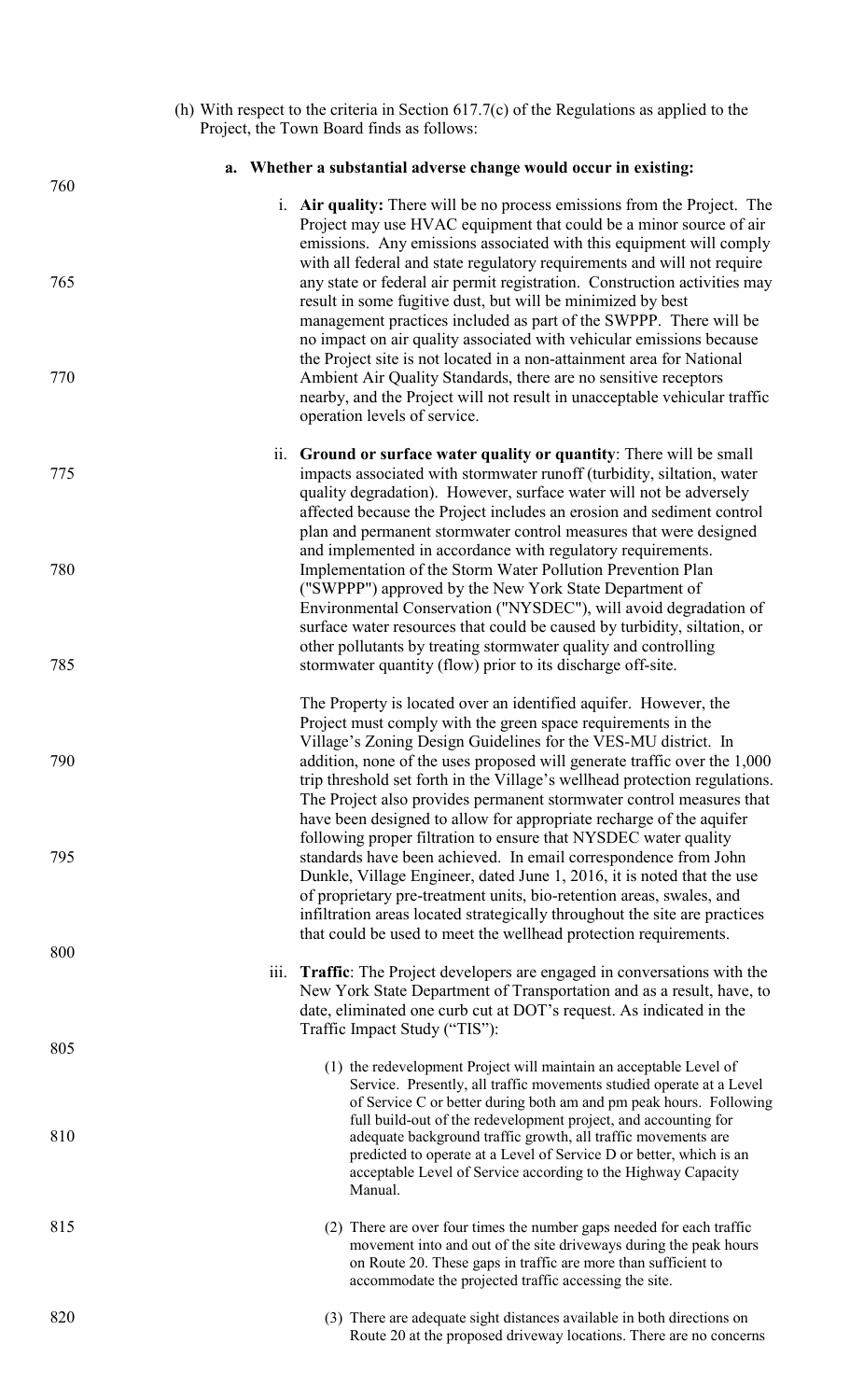|            | with sight distances associated with safety for ingress and egress<br>from the proposed site driveways.                                                                                                                                                                                                                                                                                                                                                                                                                                                                                                                                          |
|------------|--------------------------------------------------------------------------------------------------------------------------------------------------------------------------------------------------------------------------------------------------------------------------------------------------------------------------------------------------------------------------------------------------------------------------------------------------------------------------------------------------------------------------------------------------------------------------------------------------------------------------------------------------|
| 825<br>830 | (4) There are no High Accident Locations (HAL's) within 0.1 miles of<br>the site. A crash analysis was performed per Highway Design<br>Manual Chapter 5 which shows that all intersections and the Route<br>20 corridor within the study area have existing accident rates below<br>the statewide average for similar facilities.                                                                                                                                                                                                                                                                                                                |
| 835        | iv. Noise levels: There will be no significant adverse impact with respect<br>to noise. Any noise associated with construction will be temporary in<br>nature, limited to daytime hours, and not located in close proximity to<br>residential areas. Likewise, noise produced by the operation of the<br>Project is expected to be consistent with existing ambient noise levels                                                                                                                                                                                                                                                                 |
|            | at and around the Property.                                                                                                                                                                                                                                                                                                                                                                                                                                                                                                                                                                                                                      |
| 840        | b. Whether a substantial increase in solid waste production would occur:<br>The Project is expected to generate .5 ton of solid waste per month that will be<br>transported to the Madison County Landfill, which has sufficient capacity to<br>handle the waste. The Applicant also plans to implement reuse and recycling<br>initiatives.                                                                                                                                                                                                                                                                                                      |
| 845        | c. Whether a substantial increase in potential for erosion, flooding, leaching<br>or drainage problems would occur: There are no anticipated impacts with<br>respect to erosion, flooding, leaching or drainage. The Applicant will be<br>implementing a NYSDEC approved SWPPP that includes erosion and<br>sediment control features that will be designed to comply with regulatory                                                                                                                                                                                                                                                            |
| 850        | requirements. The Project is not located in a floodplain and is not modifying<br>existing off-site drainage patterns. Implementation of the SWPPP approved<br>by the NYSDEC will treat stormwater quality and control stormwater quantity<br>(flow) prior to its discharge off-site.                                                                                                                                                                                                                                                                                                                                                             |
| 855        | d. Whether the removal or destruction of large quantities of vegetation or<br>fauna; substantial interference with the movement of any resident or<br>migratory fish or wildlife species; impacts on a significant habitat area;<br>substantial adverse impacts on a threatened or endangered species of<br>animal or plant, or the habitat of such a species; or other significant                                                                                                                                                                                                                                                              |
| 860        | adverse impacts to natural resources would occur: The Project will not<br>result in a significant adverse impact on plant and animal species. According<br>to State mapping resources and databases, no threatened or endangered<br>species are known to exist at the site, nor are there any critical habitats or<br>refuges on the Property. Indeed, a large portion of the Property was previously                                                                                                                                                                                                                                            |
| 865        | developed and contains several unused and dilapidated commercial buildings.<br>The Project also has been designed to maintain the existing conservation land<br>on the Property thereby preserving the area which potentially could be used by<br>common suburban wildlife such as squirrels and deer.                                                                                                                                                                                                                                                                                                                                           |
| 870        | e. Whether the impairment of the environmental characteristics of a critical<br>environmental area (CEAs) as designated pursuant to 6 NYCRR §<br>$617.14(g)$ would occur: The Site is located within a CEA designated for the<br>Cazenovia Village Well Head. This CEA is protected by regulations set forth<br>in the Wellhead Protection Overlay District that are found in the Village                                                                                                                                                                                                                                                        |
| 875        | Zoning Code.                                                                                                                                                                                                                                                                                                                                                                                                                                                                                                                                                                                                                                     |
| 880        | However, the Project is a redevelopment project intended to comply with the<br>green space requirements in the zoning design guidelines. According to the<br>TIS, none of the proposed uses will generate traffic over the 1,000 trip<br>threshold provided in the Village's wellhead protection regulations. The<br>Project also will provide permanent stormwater control measures that will be<br>designed to allow for appropriate recharge of the aquifer following proper<br>filtration to ensure that NYSDEC water quality standards have been achieved<br>and that the requirements of the Wellhead Protection Plan have been satisfied. |
| 885        | Pre-treatment units will include a baffle system typically found in the design<br>of fueling stations to collect fuel and oil spills. This level of design has been<br>considered to specifically protect the aquifer.                                                                                                                                                                                                                                                                                                                                                                                                                           |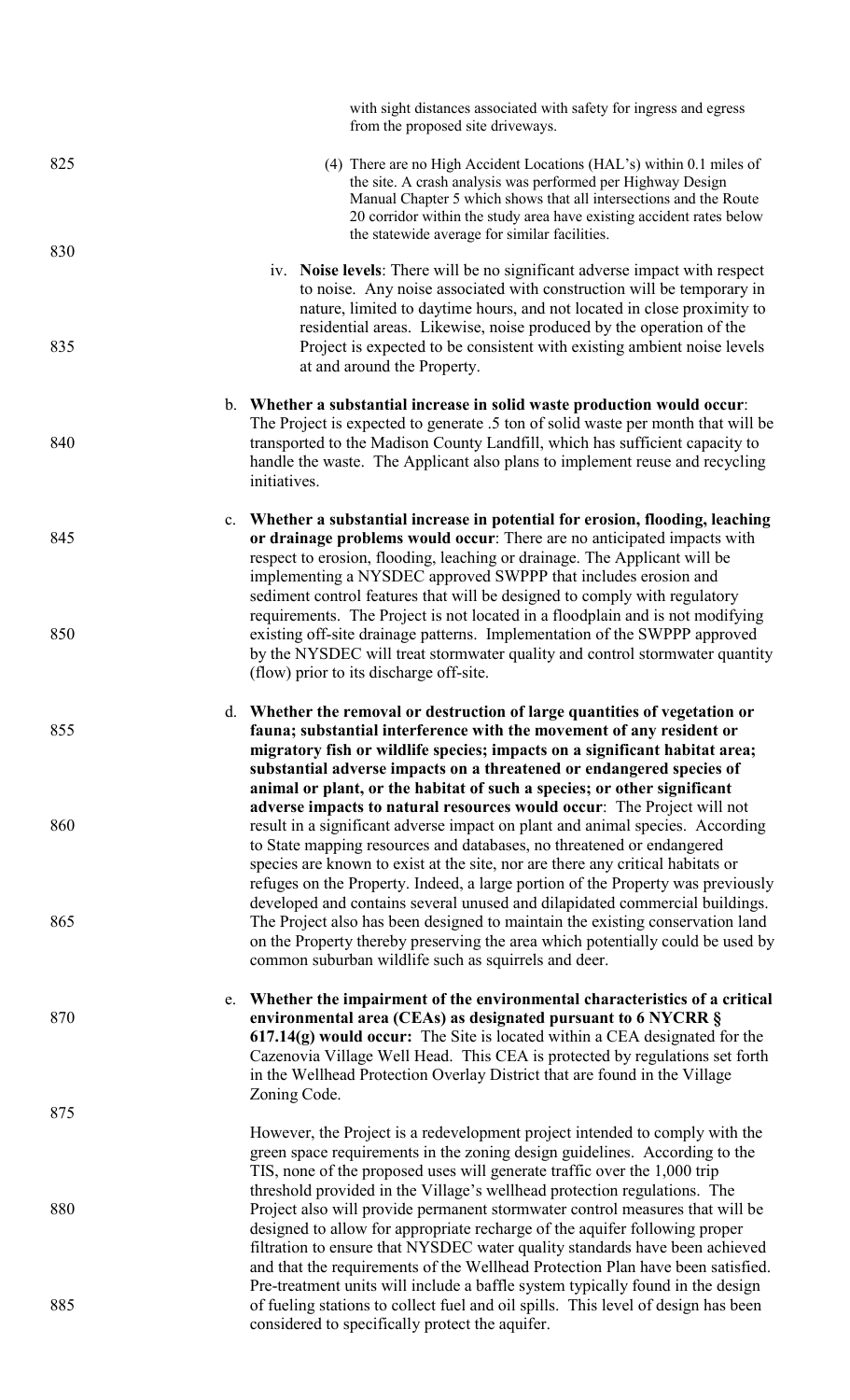| 890        |    | The Village Engineer has reviewed the conceptual stormwater management<br>design and agreed that the use of proprietary pre-treatment units, bio-retention<br>areas, swales, and infiltration areas located strategically throughout the site are<br>practices that could be used to meet the wellhead protection requirements.<br>Thus, the Board concludes that the Project will not impair the CEA.                                                                                                                                                                                                             |
|------------|----|--------------------------------------------------------------------------------------------------------------------------------------------------------------------------------------------------------------------------------------------------------------------------------------------------------------------------------------------------------------------------------------------------------------------------------------------------------------------------------------------------------------------------------------------------------------------------------------------------------------------|
| 895        | f. | Whether a creation of a material conflict with a community's current<br>plans or goals as officially approved or adopted would occur: Successive<br>versions of the Village's Comprehensive Plan have recommended annexation<br>and redevelopment of the Property since 1991. Amendments to the Village<br>Comprehensive Plan in 2013 provided that the Property is "currently in the                                                                                                                                                                                                                              |
| 900        |    | Town of Cazenovia, but Village zoning for VES should be developed to<br>include [it] given[its] identification as candidates for annexation dating back<br>to at least the 1991 Village Comprehensive Plan."                                                                                                                                                                                                                                                                                                                                                                                                       |
| 905        |    | Under the Village Zoning Code, upon annexation, the Property will<br>"automatically be classified and zoned as the same zoning district as the lands<br>previously within the Village sharing a common boundary with the newly<br>annexed lands". See Village Zoning Code § 180-13. As a result, the Property<br>would be zoned VES-MU upon annexation. "For a VES Zone, Mixed Use can<br>be within the same building or in two separate buildings on the same site.                                                                                                                                               |
| 910        |    | Mixed Use may also be accomplished by providing for a complementary use<br>on a separate parcel but within the VES Mixed Use Zone." Village Zoning<br>Code, §180-9. The Design Guidelines have corresponding language:                                                                                                                                                                                                                                                                                                                                                                                             |
| 915        |    | "Mixed use can take many forms .Mixed uses can be vertically integrated,<br>such as a traditional residential over commercial, but may also be two distinct<br>buildings and projects. The intent is to allow flexibility and creativity on the<br>part of the developer rather than restrictive concepts that may actually<br>discourage mixed use development."                                                                                                                                                                                                                                                  |
| 920        |    | Village Edge South Design Guidelines, pp. 11-12 (Feb. 3, 2014).<br>The Project is proposing a mixed use redevelopment of the Property to include<br>commercial uses on NYS Route 20 and multi-family residential uses set back<br>off the highway. This is consistent with the Village Zoning Code and Design<br>Guidelines.                                                                                                                                                                                                                                                                                       |
| 925        |    | In addition, with respect to redevelopment of the Property recommended for<br>annexation, the 2013 Amendments noted                                                                                                                                                                                                                                                                                                                                                                                                                                                                                                |
| 930        |    | "Development within the VES zone should be driven by a conservation<br>analysis of the site with emphasis on preserving elements previously identified<br>as community priorities, including viewshed to the southwest, maximizing<br>greenspace while allowing economic development, promoting a "hard edge"<br>that is also a welcoming gateway to the village and allowing recharge for the<br>aquifer consistent with Appendix B (Wellhead Protection Plan)."                                                                                                                                                  |
| 935        |    | Similar language is found in the Village Zoning Code and the Design<br>Guidelines.                                                                                                                                                                                                                                                                                                                                                                                                                                                                                                                                 |
| 940<br>945 |    | The proposed redevelopment Project is consistent with the overall purpose of<br>the VES-MU zone. The Project is intended to provide the hard "gateway"<br>between the Village and the Town envisioned in the Comprehensive Plan and<br>Design Guidelines. The Project design also preserves the conservation area,<br>has been designed to be protective of the aquifer and promotes economic<br>growth that is compatible with the Village character. The Project design<br>promotes interconnectivity for vehicles and pedestrians, designed landscaping,<br>a build-to-line and buildings that face the street. |
| 950        | g. | Whether the impairment of the character or quality of important<br>historical, archeological, architectural, aesthetic resources, or of existing<br>community or neighborhood character would occur: According to the<br>Phase 1A and 1B Cultural Resource Investigation, the potential existed for<br>prehistoric Native American deposits to be located on the Property. However,                                                                                                                                                                                                                                |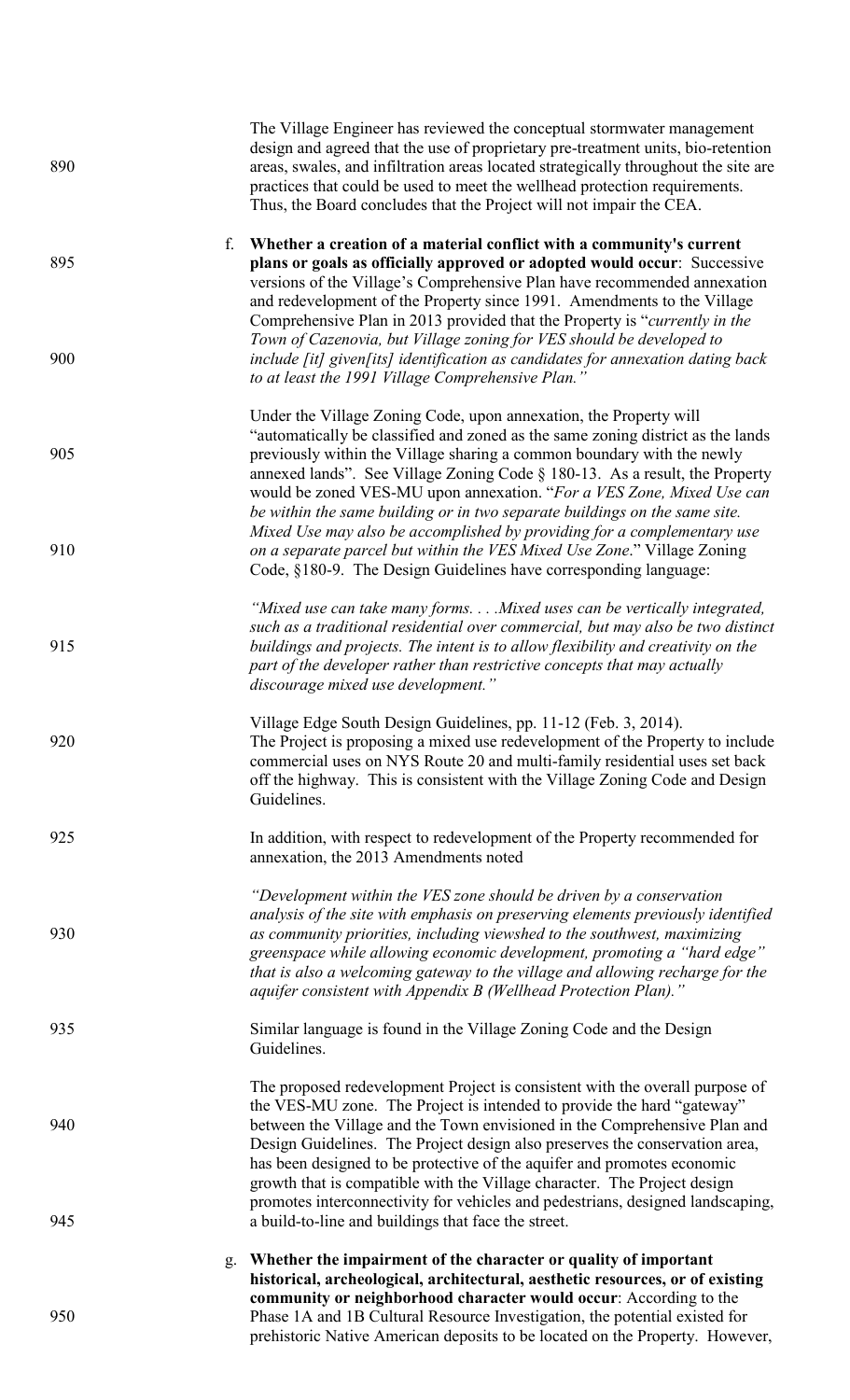| 955        |                | the portion of the Property located adjacent to Route 20 was previously<br>altered, graded and covered with gravel and asphalt, thereby reducing the<br>probability for intact cultural deposits. Nevertheless, Powers Archaeology,<br>LLC performed shovel pit tests throughout the Property and no cultural<br>resources were identified. As a result, Powers Archaeology opined that no<br>further archaeological work was warranted and that redevelopment should be<br>allowed to proceed.                                                            |
|------------|----------------|------------------------------------------------------------------------------------------------------------------------------------------------------------------------------------------------------------------------------------------------------------------------------------------------------------------------------------------------------------------------------------------------------------------------------------------------------------------------------------------------------------------------------------------------------------|
| 960<br>965 |                | In addition, several man-made features including a motel, a café and<br>associated outbuildings and parking areas are still extant on the Property. As<br>noted in the Powers Archaeology report, none of these buildings exhibit any<br>exceptional architectural features. As a result, demolition of these run-down<br>structures will not impair any important historical, architectural, aesthetic<br>resources or existing community character. Rather the Project will remove<br>dilapidated structures and redevelop a blighted area.              |
| 970        |                | h. Whether a major change in the use of either the quantity or type of<br>energy would occur: The electrical demand for the Project is approximately<br>2,000 kWh per day to be supplied by an existing public utility. Since the<br>Project is a redevelopment project, service is already provided to the site, but<br>will require minor modifications and upgrades on the site.                                                                                                                                                                        |
| 975<br>980 | $\mathbf{i}$ . | Whether the creation of a hazard to human health would occur: The<br>Board concludes that the Project would not impact human health. There is no<br>history of reported spills or remedial actions at the Site and the Phase I<br>Environmental Site Assessment concluded there were no on-site, off-site, or<br>historical recognized environmental conditions. Any asbestos-containing<br>material in the existing structures will be managed in accordance with<br>applicable regulatory requirements.                                                  |
| 985        | j.             | Whether a substantial change in the use, or intensity of use, of land<br>including agricultural, open space or recreational resources, or in its<br>capacity to support existing uses would occur: The Property is not presently<br>used for green or open space or for agricultural uses. Rather, the Property was<br>previously disturbed and was formerly used for commercial purposes. In fact,<br>several unused and dilapidated structures associated with those former<br>commercial uses remain on the Property. The redevelopment of the Property |
| 990        |                | will actually increase opportunities for recreational use by creating sidewalks<br>and trails that will allow for walking, hiking and biking, including a<br>connection to the NCT Link Trail that also leads to the Art Park.                                                                                                                                                                                                                                                                                                                             |
| 995        |                | k. Whether the encouraging or attracting of a large number of people to a<br>place or places for more than a few days, compared to the number of<br>people who would come to such place absent the action, would occur: The<br>Project is a redevelopment project that includes both commercial and<br>residential components. The commercial uses are retail uses that will result in<br>only short-term trips to the Property. Although, people would be residing in                                                                                     |
| 1000       |                | the residential units on a long-term basis, the number of units will not result in<br>a large amount of people. In addition, the Board views development that<br>could result in an increase in the Village's population and, likewise, an<br>increase in the Cazenovia School District's enrollment as a beneficial impact.                                                                                                                                                                                                                               |
| 1005       | 1.             | Whether the creation of a material demand for other actions that would<br>result in one of the above consequences would occur: The redevelopment<br>Project is intended to be constructed in accordance with the Comprehensive<br>Plan and the VES Design Guidelines that provide a plan for the future build<br>out of the Village's southern edge. This Project is just one part of that plan                                                                                                                                                            |
| 1010       |                | and provides for potential future connections to other developments<br>envisioned by the VES Design Guidelines. Nevertheless, the Project is an<br>independent, stand-alone redevelopment and will not create a material demand<br>for other actions that would result in one of the above consequences.                                                                                                                                                                                                                                                   |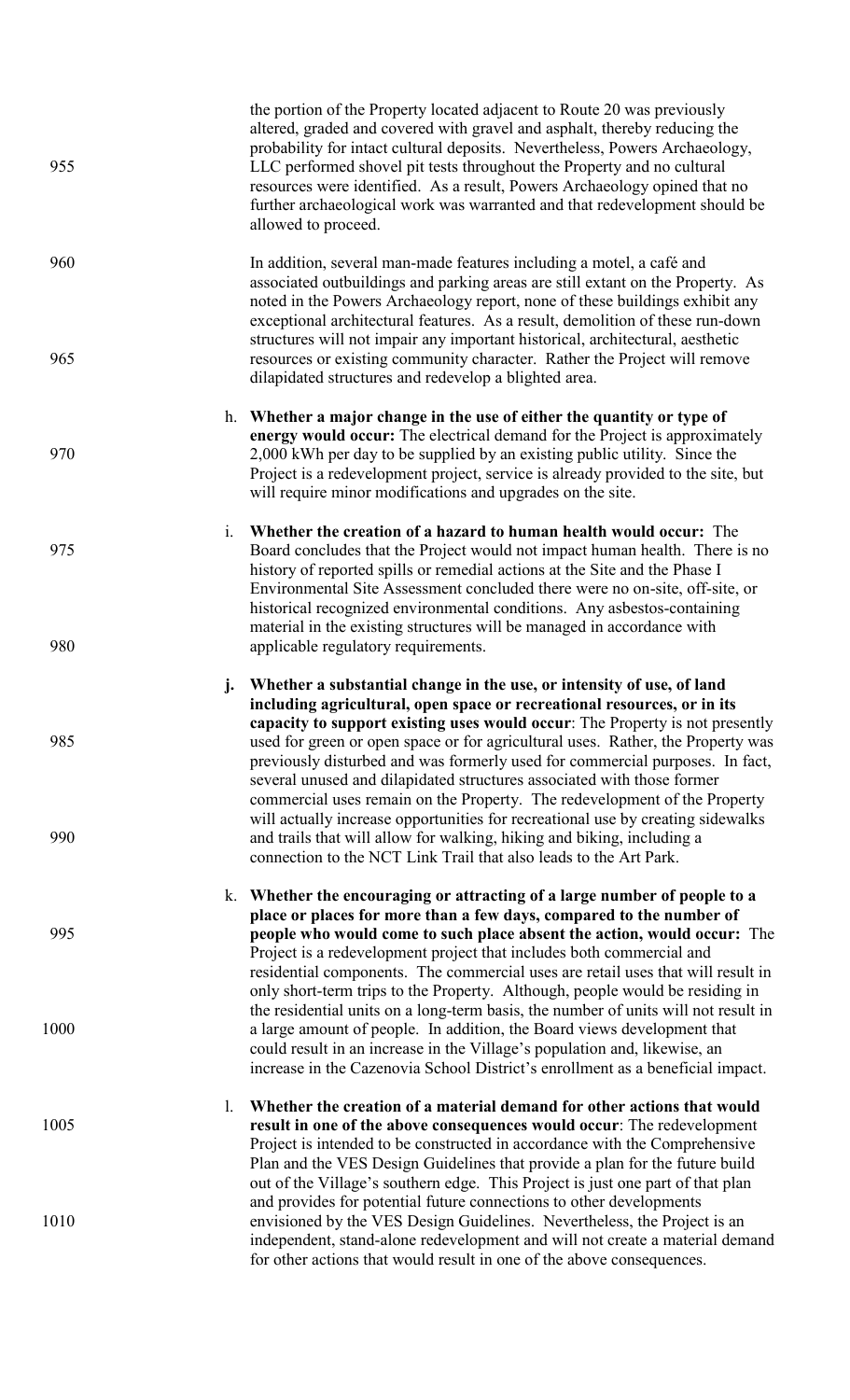| 1015 | m. Whether changes in two or more elements of the environment, no one of<br>which has a significant impact on the environment, but when considered<br>together result in a substantial adverse impact on the environment, would<br>occur: The potential impacts associated with the Project will not collectively<br>or in combination result in any significant adverse impact on the environment.                                                                                                                                                                   |
|------|-----------------------------------------------------------------------------------------------------------------------------------------------------------------------------------------------------------------------------------------------------------------------------------------------------------------------------------------------------------------------------------------------------------------------------------------------------------------------------------------------------------------------------------------------------------------------|
| 1020 | n. Whether two or more related actions undertaken, funded or approved by<br>an agency, none of which has or would have a significant impact on the<br>environment, but when considered cumulatively would meet one or more<br>of the criteria in 6 NYCRR 617.7, would occur: The redevelopment Project                                                                                                                                                                                                                                                                |
| 1025 | design is subject to the regulations of the VES-MU zoning district and the<br>VES Design Guidelines that provide a plan for the future build out of the<br>Village's southern edge. This Project is just one part of that plan and provides<br>for potential future connections to other developments envisioned by the VES<br>Design Guidelines. Nevertheless, the Project is an independent, stand-alone                                                                                                                                                            |
| 1030 | redevelopment project and there are no other plans for development of the<br>remaining VES area at this time. Accordingly, there are no reasonably related<br>long-term, short-term, direct, indirect or cumulative impacts associated with<br>the redevelopment Project.                                                                                                                                                                                                                                                                                             |
| 1035 | (i) The information available concerning the proposed annexation is sufficient for the<br>Board of Trustees to make its determination as set forth herein. The Board of Trustees<br>has not identified any significant adverse environmental impacts associated with the<br>annexation, and none are known to the Board of Trustees. Therefore, for the reasons<br>identified above and in Attachment A, the Board of Trustees hereby determines that                                                                                                                 |
| 1040 | the Project will not have any significant adverse environmental impacts and hereby<br>issues a Negative Declaration under SEQR, indicating that the Board of Trustees will<br>not require preparation of an environmental impact statement with respect to the<br>annexation; and                                                                                                                                                                                                                                                                                     |
| 1045 | (j) As a consequence of the foregoing, the Mayor is directed to execute Part 3 of the<br>FEAF, and to make any filing(s) and publication required by law of this Negative<br>Declaration; and                                                                                                                                                                                                                                                                                                                                                                         |
| 1050 | (k) The Board of Trustees hereby directs that all SEQRA documents and notices,<br>including but not limited to the FEAF and Negative Declaration, are to be maintained<br>in files that are readily accessible to the public and made available upon request,<br>subject only to the limitations established by the Freedom of Information Law.                                                                                                                                                                                                                       |
|      | This resolution shall take effect immediately.<br>(1)                                                                                                                                                                                                                                                                                                                                                                                                                                                                                                                 |
| 1055 | June 20, 2016                                                                                                                                                                                                                                                                                                                                                                                                                                                                                                                                                         |
|      | Attachment A                                                                                                                                                                                                                                                                                                                                                                                                                                                                                                                                                          |
| 1060 | STATE ENVIRONMENTAL QUALITY REVIEW ACT<br>FULL ENVIRONMENTAL ASSESSMENT FORM - PART 3                                                                                                                                                                                                                                                                                                                                                                                                                                                                                 |
|      | Reasons Supporting the Determination of Significance                                                                                                                                                                                                                                                                                                                                                                                                                                                                                                                  |
| 1065 | <b>Description of Proposed Action</b>                                                                                                                                                                                                                                                                                                                                                                                                                                                                                                                                 |
| 1070 | New Venture Assets, LLC, together with Sphere Acquisitions, (collectively, the "Applicants")<br>have submitted a petition for the annexation to the Village of Cazenovia of certain lands located in<br>the Town of Cazenovia and owned entirely by New Venture Assets, LLC. The land proposed for<br>annexation is approximately 10.7 acres of uninhabited land adjoining the easterly boundary of the<br>Village of Cazenovia and located along the southerly side of NYS Route 20, referred to as tax map<br>parcel nos: 95.3-2-19 and 95.3-2-20 (the "Property"). |
|      | The Property was previously the site of a former motel, inn and café. Structures associated with<br>$\sim$ 1.1 $\sim$ 1.1 $\sim$ 1.1 $\sim$ 1.1 $\sim$ 1.1 $\sim$ 1.1                                                                                                                                                                                                                                                                                                                                                                                                 |

1075 these prior uses remain and are generally dilapidated creating an eyesore on the eastern boundary between the Village and the Town. The Applicants seek annexation of the Property to facilitate its redevelopment for a mixed use development to include a drive-thru pharmacy use, a retail food store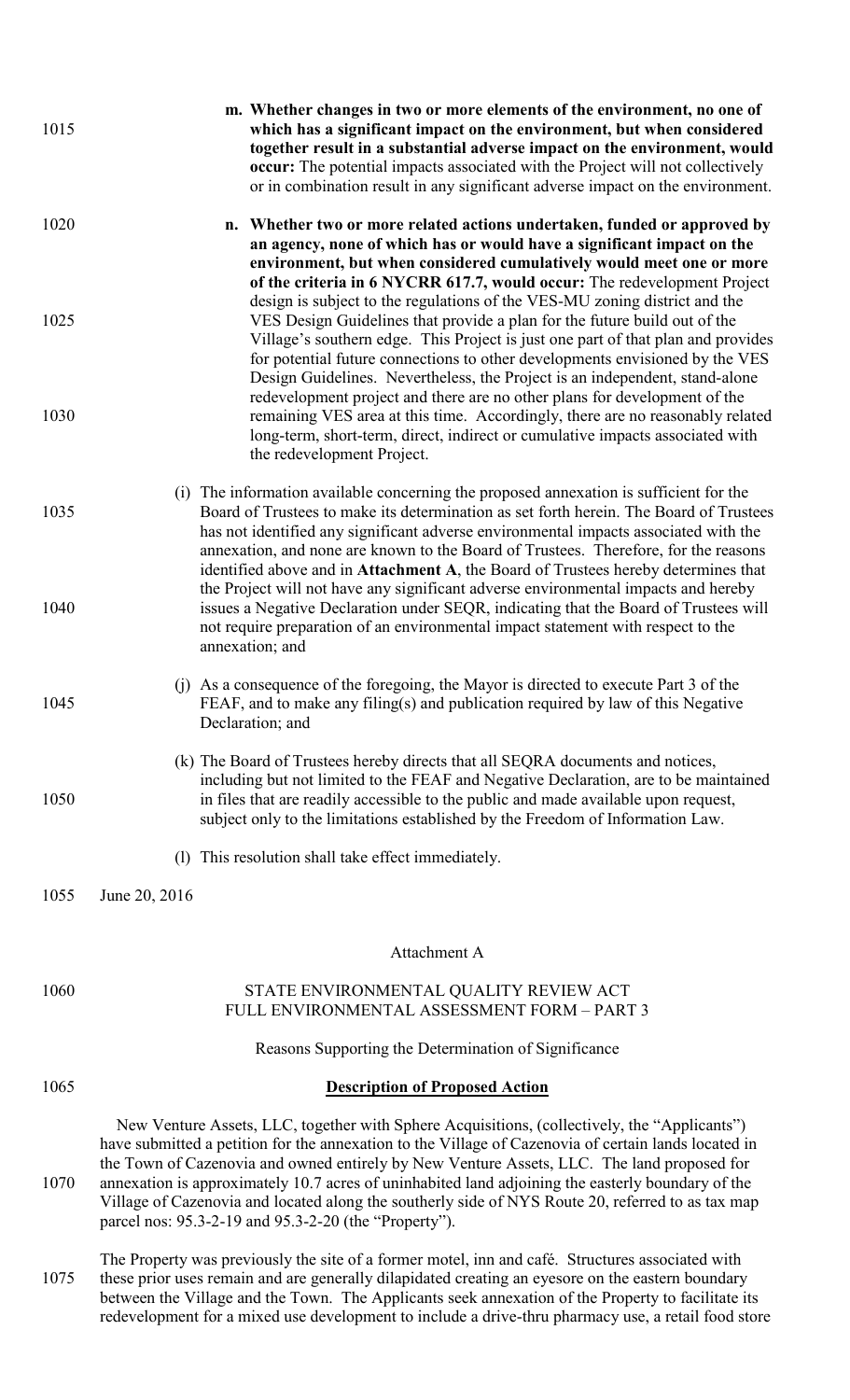use, a drive-thru bank use, an additional retail use adjacent to the bank use, and a residential town home apartment use (the "Project").

Specifically, the Project will remove all existing developments and significantly reduce the number and width of existing curb cuts onto NYS Route 20. The Project is proposed to result in the redevelopment of the Property for commercial and residential uses, to include: (1) a 18,134± SF Aldi's Food Store; (2) potential future development of a 14,536± SF pharmacy with drive through

- 1085 operations; (3) potential future development of a  $2,500\pm$  SF bank with drive through operations; (4) potential future development of  $2,500 \pm S$ F of additional retail space; and (5) 32 multi-family apartment units in four buildings located toward the rear of the Property. Access to the full build development is proposed to be provided via a right in only driveway to the pharmacy at the western edge of the site, a full access driveway between the shared parking field proposed for the pharmacy
- 1090 and Aldi's 225± feet to the east, and a full access stub road which will provide cross access to the developments 250± feet further to the east. The Property also is proposed to be re-subdivided into three lots to facilitate the redevelopment Project.

## **Part 3 Analysis**

SEQRA requires that each impact in Part 2 that the Board of Trustees identified as moderate to large, further analysis must be undertaken in Part 3 to determine whether significant and adverse impacts may result from the Project. This includes consideration of the magnitude, duration of impact, likelihood of the impact and importance of the impact in the context of the community.

1100

1095

1080

- Magnitude assesses factors such as severity, size or extent of an impact. Magnitude is conveyed as moderate to large. Moderate impacts tend to be more localized. Large impacts tend to be broader and of regional concern.
- 1105 Duration looks at how long the impact will occur. Duration is assessed as short-term, medium-term, long-term or irreversible.
- Likelihood measures the probability of an impact occurring. Likelihood involves determining whether the impact is unlikely to occur, will possibly occur or will probably 1110 occur.
- Importance relates to how people or resources will be qualitatively impacted in the context of the status quo conditions in the community and the environment. Importance is more subjective and is based on a consideration of the magnitude, duration, likelihood, 1115 environmental setting and on the scale and context of the project, the site and the community.

However, for purposes of completeness, the Board of Trustees has provided its analysis with respect to each of the potential impacts analyzed in Part 2.

1120 *1. Impacts on Land: "Proposed action may involve construction on, or physical alteration of, the land surface of the proposed site."* 

The Project will result in the physical alteration of land. This question asks the reviewing agency to evaluate the potential impacts of any physical alteration of the land. This would include grading, clearing, filling, 1125 excavation, and construction of any structure on the land. The Project involves the redevelopment of land, which would include physical alteration of land. Specifically, the proposed action may involve construction that continues for more than one year or in multiple phases. In addition, the proposed action may result in increased erosion, whether from physical disturbance or vegetation removal. However, the Board of Trustees concludes that the Project will not impact the land because the Applicant is implementing a Storm Water

- 1130 Pollution Prevention Plan that will include an erosion and sediment control plan and best management practices for construction in phases. Compliance with the SWPPP will minimize or avoid any potential impacts on land. Finally, construction activity is of limited duration and the land will be restored and improved, leaving no lasting adverse impact.
- 1135 *2. Impact on Geological Features: "The proposed action may result in the modification or destruction of, or inhibit access to, any unique or unusual land forms on the site (e.g., cliffs, dunes, minerals, fossils, caves)."*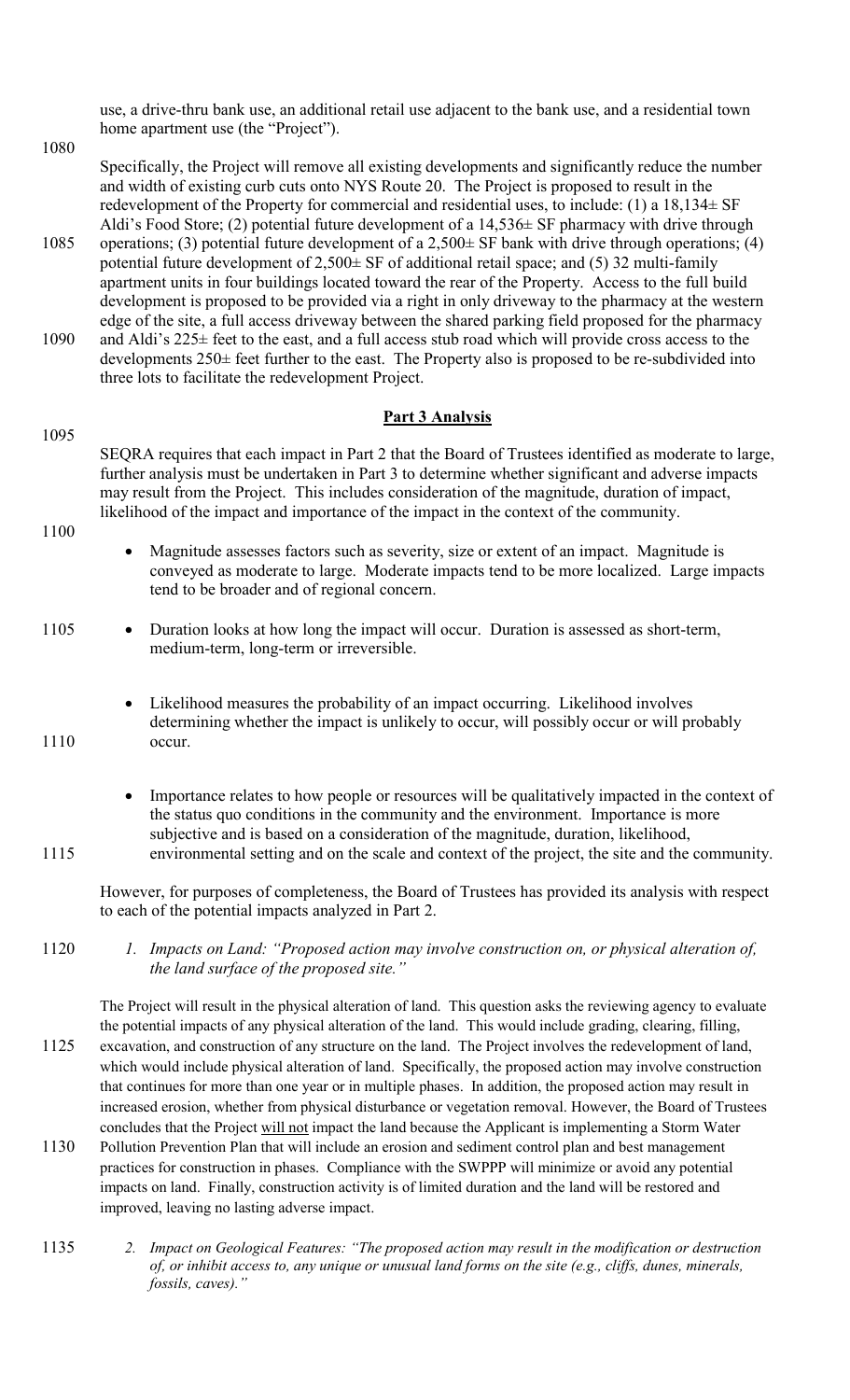- This question asks the reviewing agency to evaluate potential impacts to unique or unusual landforms, and 1140 National Natural Landmarks. The Village may contain unique or unusual landforms, however, the SEQRA Workbook states that no impact will result if the Action will not directly modify or inhibit access to a unique or unusual landform.
- The Board of Trustees concludes that the Project will not impact geological features because there are no 1145 unique or unusual landforms on the Property and the Project will not directly modify or inhibit access to a unique or unusual landform.
- 1150

*3. Impact on Surface Water: "The proposed action may affect one or more wetlands or other surface waterbodies (e.g., streams, rivers, ponds or lakes)."* 

This question asks the reviewing agency to evaluate the potential impacts to any wetland or other surface waterbody including streams, rivers, ponds, and lakes. The Workbook states that impacts on surface water may occur as a result of activities that disturb the land such as removing vegetation; increasing or decreasing the size of a waterbody; creating new water bodies; and grading, clearing, filling, or excavating within or

- 1155 adjoining a waterbody. It also includes activities that would cause erosion, withdraw water, discharge wastes into the waterbody, or degrade water quality. Here, the proposed action may cause soil erosion, or otherwise create a source of stormwater discharge that may lead to siltation or other degradation of receiving water bodies. The proposed action also may affect the water quality of any water bodies within or downstream of the site of the proposed action
- 1160

The Board of Trustees concludes that the Project will not impact surface water because implementation of the Storm Water Pollution Prevention Plan ("SWPPP") approved by the New York State Department of Environmental Conservation ("NYSDEC"), will avoid degradation of surface water resources that could be caused by siltation or other pollutants by treating stormwater quality and controlling stormwater quantity 1165 (flow) prior to its discharge off-site.

In addition, surface water will not be adversely affected because the Project will include an erosion and sediment control plan and permanent stormwater control measures designed and implemented in accordance with state regulatory requirements. Finally, the Applicants have minimized the potential impact of the stream crossing by relocating the bridge to the narrowest part of the conservation area.

1170

*4. Impact on Groundwater: "The proposed action may result in new or additional use of ground water, or may have the potential to introduce contaminants to ground water or an aquifer."* 

This question asks the reviewing agency to evaluate potential impacts on the use of, and contamination of, 1175 groundwater resources. The Workbook states that impacts may occur when an action causes excavation, mining, a new demand for water, impacts to water sources, the generation of liquid waste, bulk storage of petroleum, the use of pesticides or the generation of hazardous wastes. The Property is located over an aquifer.

- 1180 Nevertheless, the Board of Trustees concludes that the Project will not impact groundwater because the Project is maintaining the 50% of green space required by the design guidelines. In addition, none of the Project components will generate traffic over the 1,000 trip threshold indicated under the Village's wellhead protection regulations. The Project also provides permanent stormwater control measures that have been designed to allow for appropriate recharge of the aquifer following proper filtration to ensure that NYSDEC 1185 water quality standards have been achieved. The Town Engineer reviewed the conceptual design and agreed
	- that the use of proprietary pre-treatment units, bio-retention areas, swales, and infiltration areas located strategically throughout the site are practices that could be used to meet the wellhead protection requirements.

# *5. Impact on Flooding: "The proposed action may result in development on lands subject to*  1190 *flooding."*

The Project will not result in the development of lands subject to flooding. Floodplains are lowlying lands next to rivers and streams. When left in a natural state, floodplain systems store and dissipate floods without adverse impacts on humans, buildings, roads and other infrastructure. The 1195 Board of Trustees concludes that the Project will not impact flooding because the property is not in an area subject to flooding and implementation of the Storm Water Pollution Prevention Plan ("SWPPP") approved by the New York State Department of Environmental Conservation ("NYSDEC"), will control stormwater quantity (flow) prior to its discharge off-site.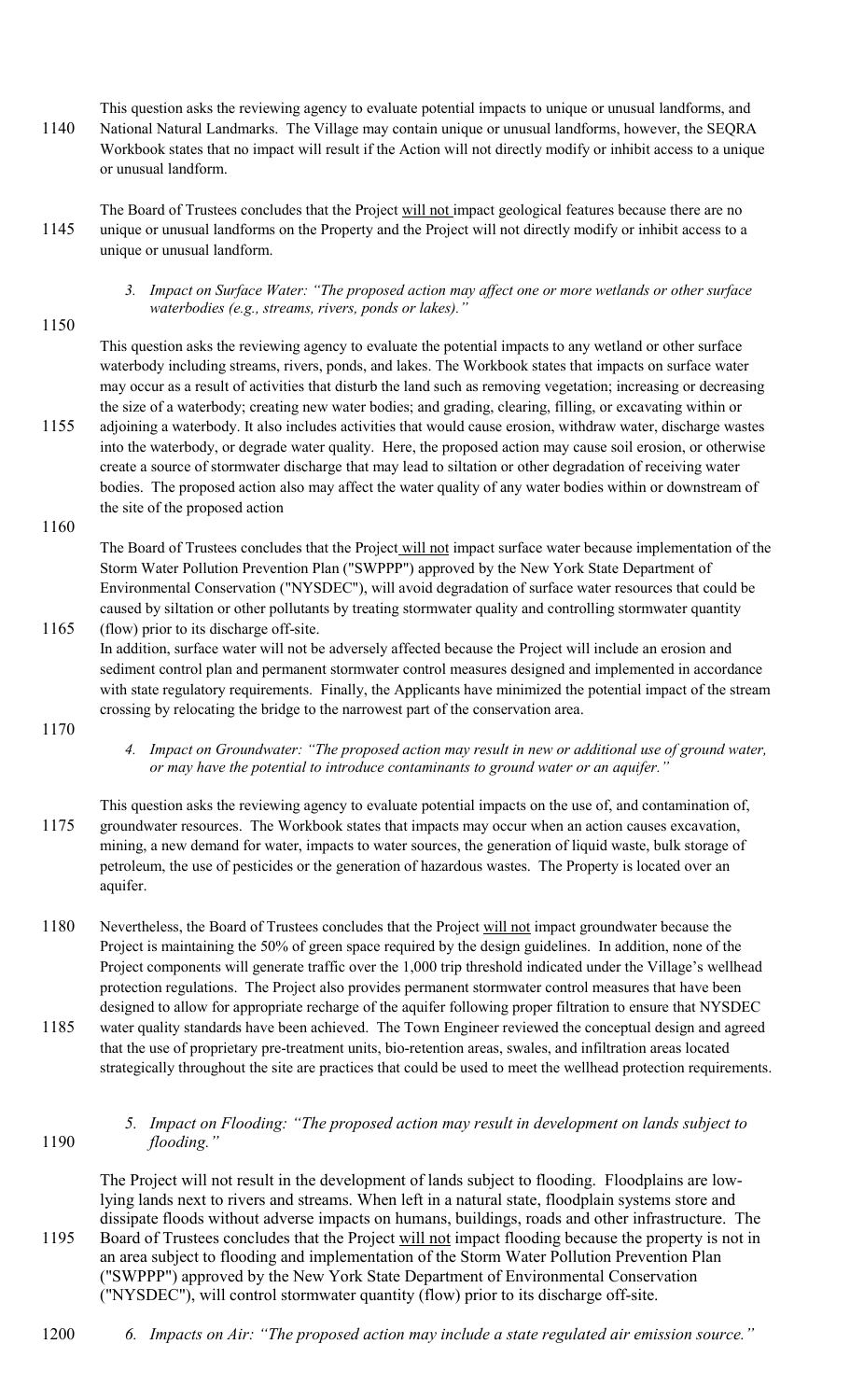The Project will not result in the creation of new a state regulated air emission source. The Board of Trustees concludes that the Amendments will not impact air because There will be no process emissions from the Project. The Project may use HVAC equipment that could be a minor source of

- 1205 air emissions. Any emissions associated with this equipment will comply with all federal and state regulatory requirements and will not require any state or federal air permit registration. Construction activities may result in some fugitive dust, which will be minimized by best management practices included as part of the SWPPP. There will be no impact on air quality associated with vehicular emissions because the Project site is not located in a non-attainment area for National Ambient Air
- 1210 Quality Standards, there are no sensitive receptors nearby, and the Project will not result in unacceptable vehicular transportation levels of service.
	- *7. Impacts on Plants and Animals: "The proposed action may result in a loss of flora or fauna."*

This question asks the reviewing agency to evaluate potential impacts to plants and animals. The Workbook states that unless an action has no land disturbances, or if it redevelops a location that has already been cleared, some vegetation (flora) will likely be removed. This removal represents a loss of both plants and the habitats it provides. Once habitats are lost, then there is likely to be a loss of 1220 fauna as well. As habitats are lost, animals could die due to lack of food or cover, or may move to other locations, if available.

The Board of Trustees concludes that the Project will not impact plants and animals because according to State mapping resources and databases, no threatened or endangered species are known 1225 to exist at the site, nor are there any critical habitats or refuges on the Property. Indeed, a large portion of the Property was previously developed and contains several unused and dilapidated commercial buildings. The Project also has been designed to maintain the existing designated conservation land on the Property thereby preserving the area which potentially could be used by common suburban wildlife such as squirrels and deer.

- 1230
- *8. Impacts on Agricultural Resources: "The proposed action may impact agricultural resources."*

This question asks the reviewing agency to evaluate potential impacts on agriculture. Agricultural 1235 resources refers to productive soil, the land and on-farm buildings, equipment, manure processing and handling facilities and processing and handling facilities which contribute to the production, preparation and marketing of crops, livestock and livestock products as a commercial enterprise, including a commercial horse boarding operation, a timber operation, compost, mulch or other biomass crops, and commercial equine operation as defined in Article 25-aa. Though the Village 1240 contains very few agricultural resources, agricultural resources are present in the adjacent Town of Cazenovia. The Board of Trustees concludes that the Project will not impact agricultural resources because there are no agricultural resources on the Property.

*9. Impact on Aesthetic Resources: "The land use of the proposed action are obviously different*  1245 *from, or are in sharp contrast to, current land use patterns between the proposed project and a scenic or aesthetic resource."* 

This question explores consistency in land use between the proposed project and other land uses that may be seen from or part of a scenic or aesthetic resource. The Workbook states that this question is 1250 oriented to those scenic and aesthetic resources that are officially designated and publicly accessible. Officially designated scenic areas include scenic byways, scenic roads, scenic areas of statewide significance, scenic trails, and scenic rivers. Other designated areas may also include places or sites listed on the National or State Registers of Historic Places, State Parks, State Forest Preserve areas, State Game Refuges, National Natural Landmarks, and National Park Service Lands.

1255

The Board of Trustees concludes that the Project will not impact aesthetic resources. Route 20 is a New York State designated scenic byway. The viewshed to the southwest of the site from Route 20 is a locally designated scenic viewshed. The Design Guidelines contain recommendations to preserve this viewshed. Based on the site plan included in the Design Guidelines, the proposed

- 1260 redevelopment Project is not located within the viewshed protection area. Moreover, given the location and height of the proposed structures, the redevelopment Project will not impact the scenic viewshed.
- *10. Impact on Historic and Archeological Resources: "The proposed action may occur in or*  1265 *adjacent to a historic or archaeological resource."*

1215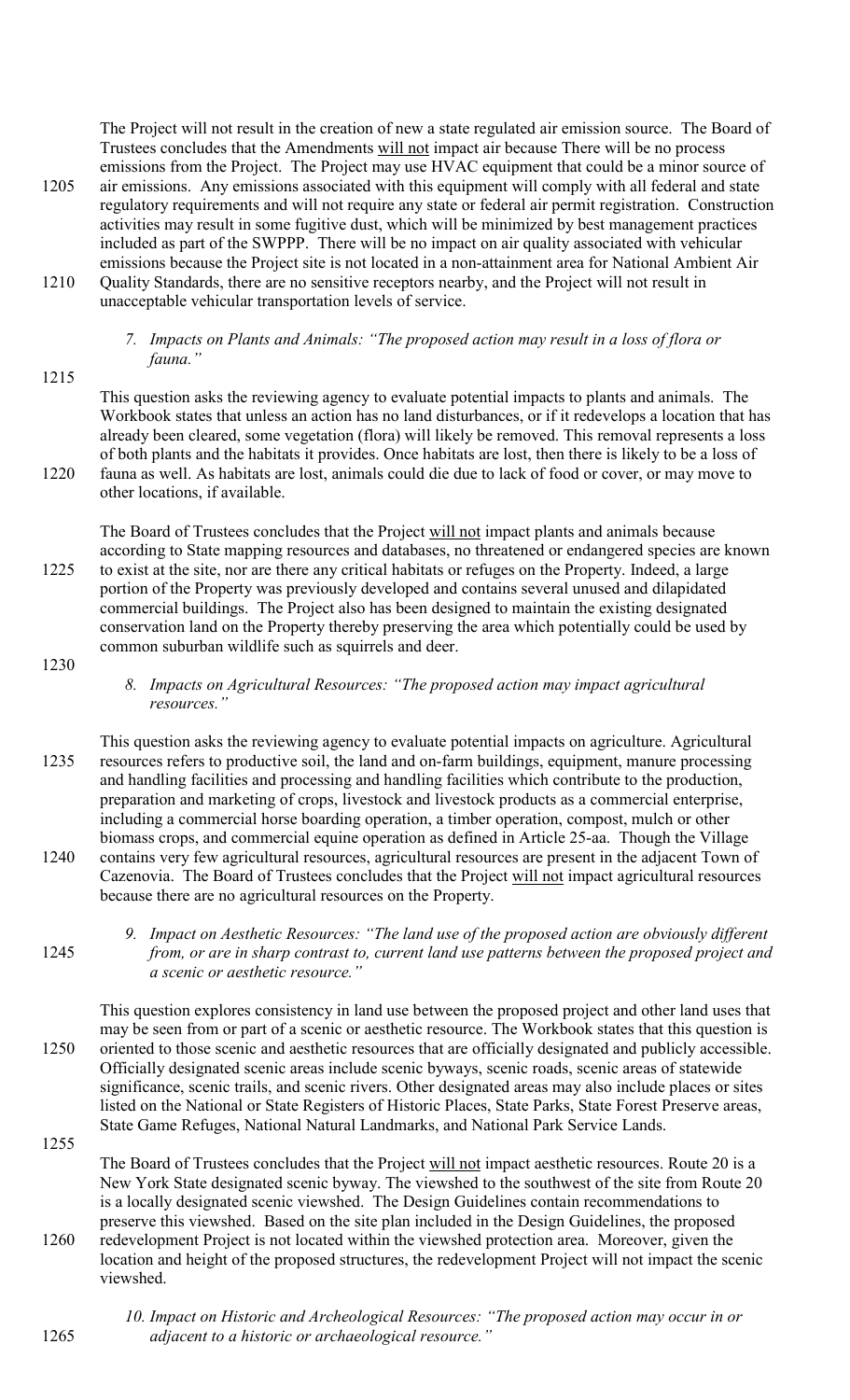The Board of Trustees concludes that the Project will not impact a historic or archeological resource because According to the Phase 1A and 1B Cultural Resource Investigation, the potential existed for prehistoric Native American deposits to be located on the Property. However, the portion of the

- 1270 Property located adjacent to Route 20 was previously altered, graded and covered with gravel and asphalt, thereby reducing the probability for intact cultural deposits. Nevertheless, Powers Archaeology, LLC performed shovel pit tests throughout the Property and no cultural resources were identified. As a result, Powers Archaeology opined that no further archaeological work was warranted and that redevelopment should be allowed to proceed.
- 1275

In addition, several man-made features, including a motel, a café and associated outbuildings and parking areas, are still extant on the Property. According to the Powers Archaeology Report, none of these buildings exhibit any exceptional architectural features. Therefore, demolition of these rundown structures will not impair any important historical, architectural, aesthetic resources or existing 1280 community character. Rather the Project will remove dilapidated structures and redevelop a blighted area.

*11. Impact on Open Space and Recreation: "The proposed action may result in a loss of recreational opportunities or a reduction of an open space resource as designated in any*  1285 *adopted municipal open space plan."* 

The Project will not directly result in the loss of any recreational opportunities for residents or the destruction of open space. The Workbook states that an impact may occur when a location is converted from undeveloped land to residential, commercial, or industrial uses, there is at least some 1290 loss of open spaces that are or could be used for outdoor recreation. The Board of Trustees concludes that the Project will not impact open space and recreation because the Property is not presently used for green or open space or for agricultural uses. Rather, the Property was previously disturbed and was formerly used for commercial purposes. In fact, several unused and dilapidated structures associated with those former commercial uses remain on the Property. The redevelopment 1295 of the Property will actually increase opportunities for recreational use by creating sidewalks and trails that will allow for walking, hiking and biking, including a connection to the NCT Link Trail that leads to the Art Park.

#### *12. Impact on Critical Environmental Areas: "The proposed action may be located within or*  1300 *adjacent to a critical environmental area (CEA)."*

The Site is located within a CEA designated for the Cazenovia Village wellhead. This CEA is protected by regulations set forth in the Wellhead Protection Overlay District that are found in the Village Zoning Code. In accordance with the Wellhead Protection Overlay District, none of the Project components will generate 1305 traffic over the stated1,000 trip per day threshold. The Project also will provide permanent stormwater control measures that will be designed to allow for appropriate recharge of the aquifer following proper filtration to ensure that NYSDEC water quality standards have been achieved and that the requirements of the Wellhead Protection Plan have been satisfied. The Village Engineer reviewed the conceptual design and agreed that the use of proprietary pre-treatment units, bio-retention areas, swales, and infiltration areas located 1310 strategically throughout the site are practices that could be used to meet the wellhead protection requirements.

Therefore, the Board of Trustees concludes that the Project will not impact a critical environmental area.

# *13. Impact on Transportation: "The proposed action may result in a change to existing transportation systems."*

1315

New development can generate or change traffic, or create a new demand for public transportation. Several potential adverse impacts can result when traffic levels increase in a community. More traffic can lead to congestion, which in turn may have economic, environmental and safety impacts.

- 1320 The Board of Trustees concludes that the Project will not impact transportation because, as indicated in the Traffic Impact Study ("TIS"), vehicular traffic after the redevelopment Project will maintain an acceptable Level of Service. Presently, all traffic movements studied operate at a Level of Service C or better during both am and pm peak hours. Following full build-out of the redevelopment project, and accounting for adequate background traffic growth, all traffic
- 1325 movements are anticipated to operate at a Level of Service D or better, which is still an acceptable Level of Service according to the Highway Capacity Manual.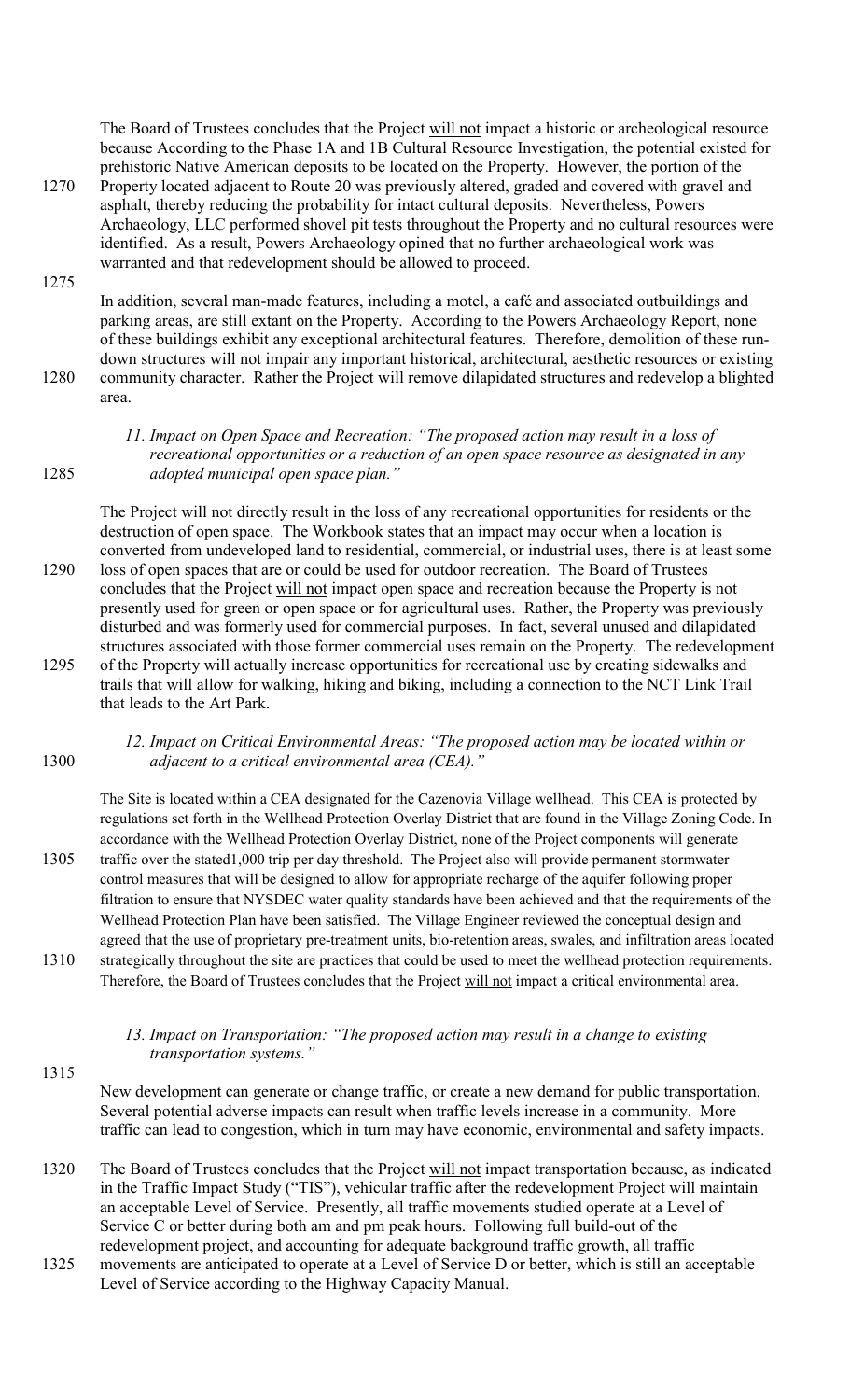In addition, the TIS concluded that there are over four times the number gaps needed for each traffic movement into and out of the site driveways during the peak hours on Route 20. These gaps in

- 1330 traffic are more than sufficient to accommodate the projected traffic accessing the site. According to the TIS, there are also adequate sight distances available in both directions on Route 20 at the proposed driveway locations. There are no concerns with sight distances associated with safety for ingress and egress from the proposed site driveways. Finally, there are no High Accident Locations (HAL's) within 0.1 miles of the site. A crash analysis was performed per Highway Design Manual
- 1335 Chapter 5 which shows that all intersections and the Route 20 corridor within the study area have existing accident rates below the statewide average for similar facilities.

*14. Impact on Energy: "The proposed action may cause an increase in the use of any form of energy."* 

1340

An increase in energy use means a need for more energy production either on-site or off-site, which in turn will mean an increase in pollution. The Workbook provides examples of actions that do not increase energy use, including: the adoption or amendment of a local law, ordinance, or regulation; or the granting of a zoning change, or allowable uses in a zoning law."

1345

The Board of Trustees concludes that the Project will not impact energy because the electrical demand for the Project is approximately 2,000 kWh per day to be supplied by an existing public utility. Since the Project is a redevelopment project, service is already provided to the site, but will require minor modifications and upgrades on the site.

1350

- *15. Impact on Noise, Odor, and Light: "The proposed action may result in an increase in noise, odors, or outdoor lighting."*
- This question explores whether the proposed project will increase noise, air conditions, or lighting 1355 levels. There will be no impact with respect to noise. Any noise associated with construction will be temporary in nature, limited to daytime hours, and not located in close proximity to residential areas. Likewise, noise produced by the operation of the Project is expected to be consistent with existing ambient noise levels at and around the Property. There will be no impact with respect to light. Lights will be dark-sky compliant LED fixtures and will be directed downward and properly 1360 shielded to prevent spillage at the property line. The Project is not anticipated to create any odors. Accordingly, the Board of Trustees concludes that the Project will not cause a significant adverse impact with respect to noise, odor or lighting.
- 

#### *16. Impact on Human Health: "The proposed action may have an impact on human health from*  1365 *exposure to new or existing sources of contaminants."*

This question asks the reviewing agency to evaluate the potential impacts from exposure to any solid or hazardous substances and contaminants. These substances can be toxic, infectious, inflammable, or corrosive. The Board of Trustees concludes that the Project will not impact human health because 1370 there is no identified potential for exposure to hazardous substances or contaminants.

## *17. Consistency with Community Plans: "The proposed action is not consistent with adopted land use plans."*

- 1375 The Board of Trustees concludes that the Project will not impact community plans because three successive versions of the Village's Comprehensive Plan have recommended annexation and redevelopment of the Property since 1991. Amendments to the Village Comprehensive Plan in 2013 provided that the Property is "*currently in the Town of Cazenovia, but Village zoning for VES should be developed to include [it] given[its] identification as candidates for annexation dating back to at*  1380 *least the 1991 Village Comprehensive Plan."*
	- Under the Village Zoning Code, upon annexation, the Property will "automatically be classified and zoned as the same zoning district as the lands previously within the Village sharing a common boundary with the newly annexed lands". See Village Zoning Code § 180-13. As a result, the
- 1385 Property would be zoned VES-MU upon annexation. "*For a VES Zone, Mixed Use can be within the same building or in two separate buildings on the same site. Mixed Use may also be accomplished by providing for a complementary use on a separate parcel but within the VES Mixed Use Zone*." Village Zoning Code, §180-9. The Design Guidelines have corresponding language:
- 1390 *"Mixed use can take many forms. . . .Mixed uses can be vertically integrated, such as a traditional residential over commercial, but may also be two distinct buildings and projects. The intent is to allow flexibility and*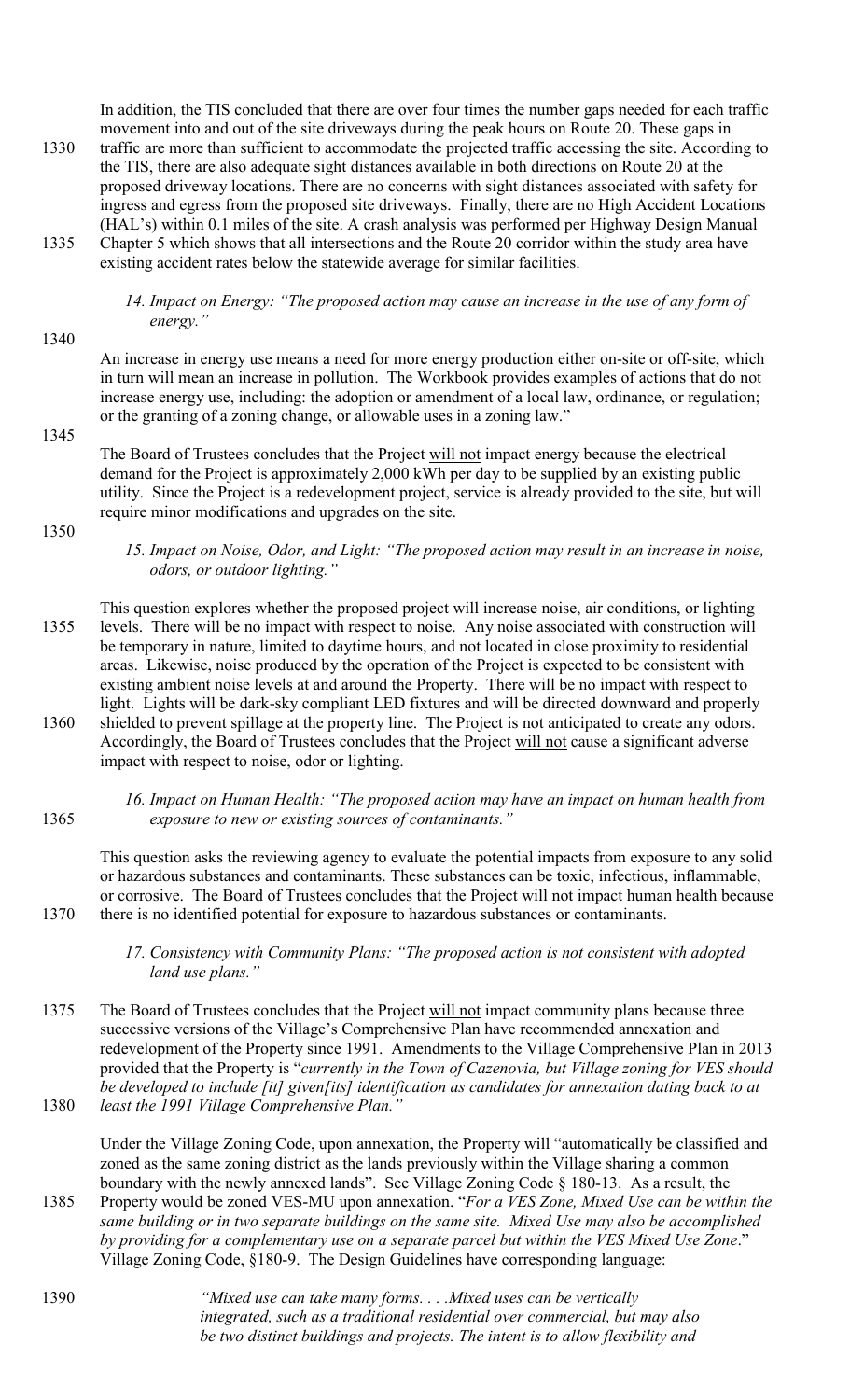*creativity on the part of the developer rather than restrictive concepts that may actually discourage mixed use development."* 

Village Edge South Design Guidelines, pp. 11-12 (Feb. 3, 2014). The Project is proposing a mixed use redevelopment of the Property to include commercial uses on NYS Route 20 and multi-family residential uses set back off the highway. This is consistent with the Village Zoning Code and Design Guidelines.

1400

1395

In addition, with respect to redevelopment of the Property recommended for annexation, the 2013 Amendments noted

*"Development within the VES zone should be driven by a conservation*  1405 *analysis of the site with emphasis on preserving elements previously identified as community priorities, including viewshed to the southwest, maximizing greenspace while allowing economic development, promoting a "hard edge" that is also a welcoming gateway to the village and allowing recharge for the aquifer consistent with Appendix B (Wellhead*  1410 *Protection Plan)."*

Similar language is found in the Village Zoning Code and the Design Guidelines.

The proposed redevelopment Project is consistent with overall purpose of the VES-MU zone. The 1415 Project design is intended to provide the hard "gateway" between the Village and the Town envisioned in the Comprehensive Plan and Design Guidelines. The Project also preserves the conservation area, has been designed to be protective of the aquifer and is intended to promote economic growth that is compatible with the Village character. The Project design promotes interconnectivity for vehicles and pedestrians, designed landscaping, a build-to-line and buildings 1420 that face the street.

> *18. Consistency with Community Character: "The proposed project is inconsistent with the existing community character."*

- 1425 Community character is defined by all the man-made and natural features of the area. It includes the visual character of a town, village, or city, and its visual landscape; but also includes the buildings and structures and their uses, the natural environment, activities, town services, and local policies that are in place. These combine to create a sense of place or character that defines the area. Changes to the type and intensity of land use, housing, public services, aesthetic quality, and to the 1430 balance between residential and commercial uses can all change community character. Most
- proposed actions will result in some change in community character.

The Board of Trustees concludes that the Project will not impact community character because the proposed redevelopment Project is intended to provide the "hard edge" to establish the Village 1435 "gateway" envisioned in the Comprehensive Plan, Zoning Code and Design Guidelines. Similar commercial uses are located directly across NYS Route 20 and several buildings in the Village of Cazenovia share similar design features including red brick and flat roofs.

- D. Porter: There are several references to the existing property being an eyesore and dilapidated. 1440 That is because the landlord did not maintain the property. I don't find that to be a particularly compelling argument in the grand scheme of things. He did not mow the lawn or do any upkeep to the buildings. He allowed the property to become an eyesore. I think that should be noted. This is as opposed to "I'm coming in to help you take care of this eyesore" instead of "the eyesore that I created."
- 1445

K. Wheeler: The reference is the fact that it is redevelopment. There are existing structures there. It is not green field. It is not new development.

Mr. Stokes: Hopefully the resolution is an accurate summary of our discussion of the Board's 1450 thoughts concerning the potential environmental impacts as we are required to review under SEQR. Now the question before the Board is whether, as a whole, you believe a negative or positive declaration is appropriate. A negative declaration would be a finding that there are no significant potential adverse environmental impacts associated with this action. A positive declaration would be that there is at least one significant adverse environmental impact statement that merits the

1455 preparation of an Environmental Impact Statement (EIS). Based on the Board's review of Part 2 and the answers given there, as well as the analysis committed to writing that I just went through, I would suggest that it lends itself to a negative declaration. The first part of that document that I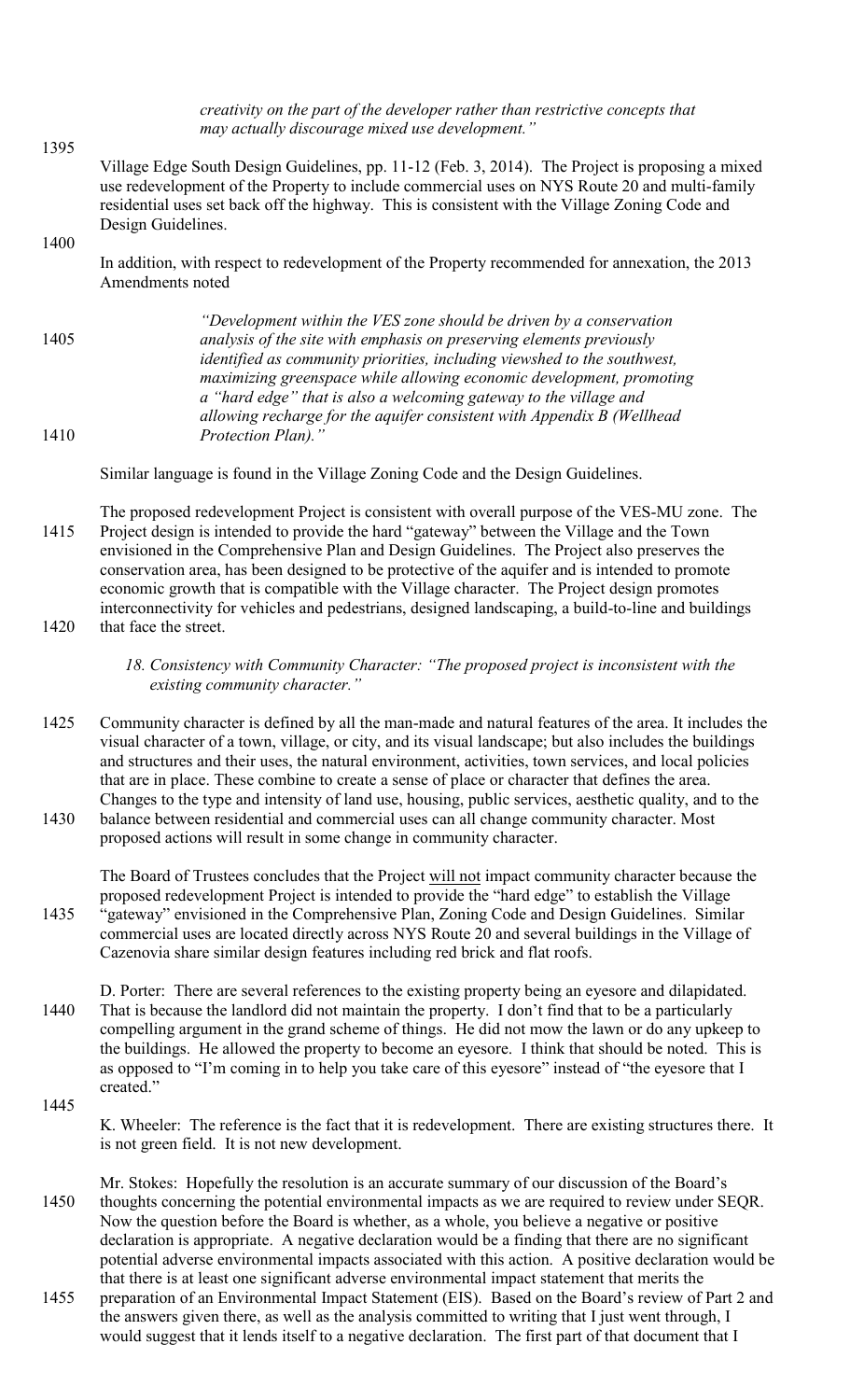distributed to you, the first page is simply a group of recitals that refers to: The fact that the petition for annexation was filed, the location of the property, identifies the petitioners. The fact that there

- 1460 was a joint public hearing with the Town Board on May 9 and May 25. That the Village Board has designated itself as lead agency. That the other identified involved agencies: The Town Board of the Town of Cazenovia, the Village Planning Board, and the New York State Department of Transportation have all consented to the Village's acting as lead agency. The fact that this is a coordinated review of an unlisted action, that you have reviewed the Full Environmental Assessment
- 1465 Form, that you have reviewed Part 2 and Part 3 as well. That the information, in addition to the EAF, includes the traffic impact study; the Phase 1A and Phase 1B cultural resources investigation; aquifer report prepared by Napierala Consulting; correspondence from Mr. Carr, the Village Public Works Administrator, regarding the availability of adequacy of the Village water supply; similar correspondence from Jim Cunningham, the manager of the Madison County Sewer District,
- 1470 regarding available sewer capacity; as well as email correspondence that I referred to earlier from the Village Engineer, John Dunkle. The fact that the Board has received extensive public comments. The fact that the applicants have made presentations to the Board, not only in the context of the May 9 and May 25 public hearings, but also at this Board's regular June 6 meeting. That the Board has given consideration to all the testimony and information provided. That you are mindful of the
- 1475 criteria set forth in 617.7 of the SEQR regulations, which is what we just went over. The resolution itself starts on the following page.

K. Wheeler: We have a resolution supporting a determination of environmental nonsignificance under the New York State Environmental Quality Review Act.

1480

Mr. Stokes: Someone on the Board can move a motion and then someone can second it and then there can be further discussion.

K. Wheeler: I make a motion to move the resolution. Is there a second?

# 1485

F. Koennecke: I second.

K. Wheeler: Is there any discussion, adjustments, comments, modifications, questions regarding the overall document, the overall SEQR process?

1490

D. Porter: I get the sense that the public and some of the people here are concerned about the character part. As far as the annexation is concerned, I think this has the potential to be a very nice project. It could be a great project. Everyone is worried about how it is going to impact the character of the Village. It is kind of creating a new part of the Village.

#### 1495

K. Wheeler: Thanks, Dave. The point tonight is that we are reviewing annexation. That is our focus. The Planning Board will focus on the site plan review. Any further comments or questions? If there are no further questions, we have a motion and a second.

- 1500 K. Wheeler: Trustee Koennecke, how do you vote? F. Koennecke: I vote aye.
	- K. Wheeler: Trustee Joseph, how do you vote? J. Joseph: I vote aye.
	- K. Wheeler: Trustee Mann, how do you vote? A. Mann: I vote aye.

1505

- K. Wheeler: Trustee Porter, how do you vote? D. Porter: I vote aye.
- K. Wheeler: I vote aye as well. 5 in favor, 0 opposed.

1510 K. Wheeler: Jim, we have gone through the SEQR process. Do you have another draft resolution?

Mr. Stokes: The second resolution is a much shorter resolution with only two pages. This is titled Resolution and Order. There are recitals again: The fact that the petition for annexation has been submitted and describes the property. The property is also described by its survey meets and bounds

1515 description. The fact that a public hearing was held jointly with the Town. That the Board has considered and deliberated on the testimony and other information as received and resolves as follows. Some of these are required findings under the statute. There is a multitude of proposed findings here.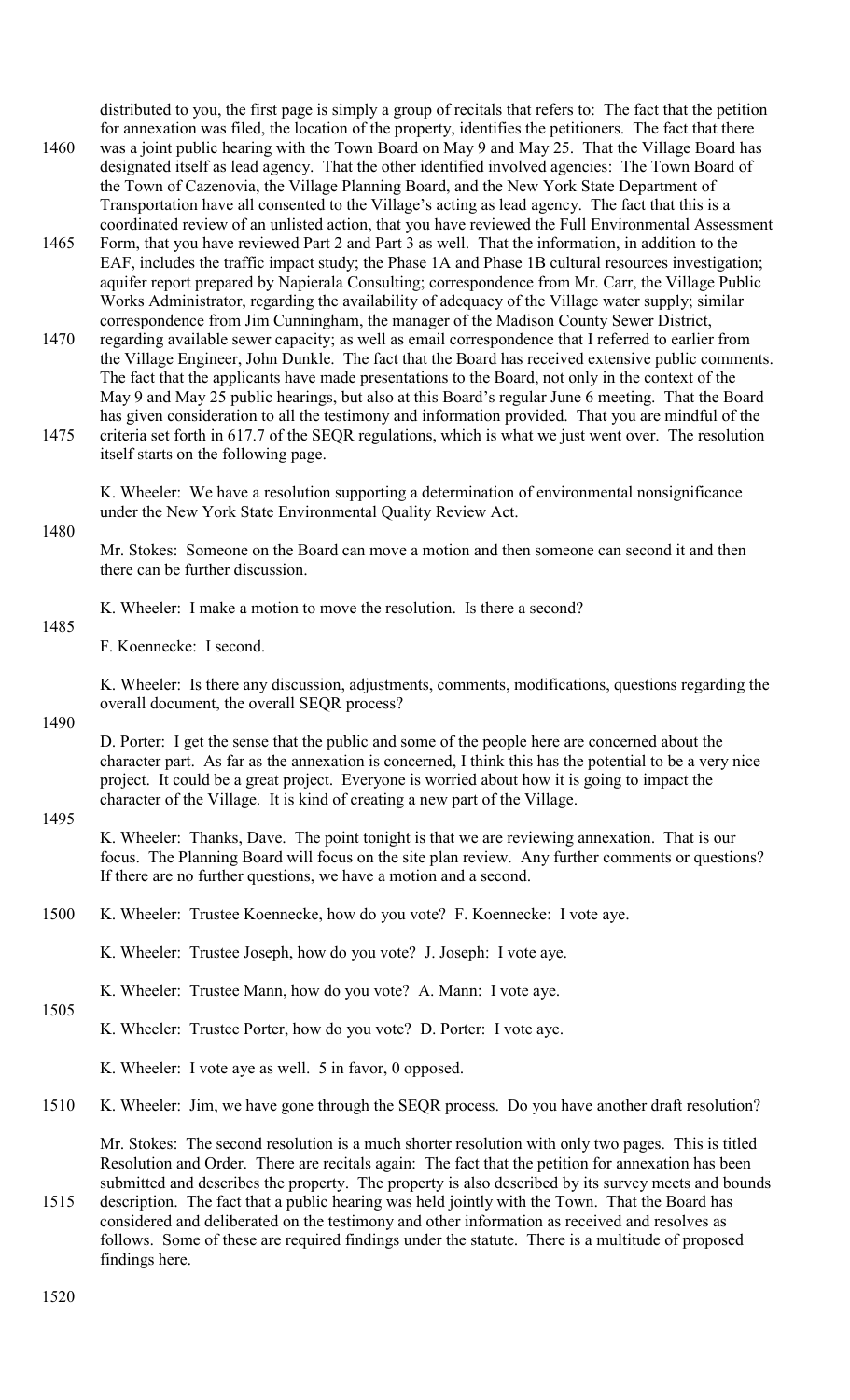#### **RESOLUTION # 5 OF THE BOARD OF TRUSTEES OF THE VILLAGE OF CAZENOVIA**

In the Matter of the Petition **RESOLUTION AND ORDER** Of New Venture Assets, LLC for Annexation of Certain Lands Located within the Town of Cazenovia

1530

1535

1525

**WHEREAS**, a Petition for the annexation to the Village of Cazenovia of certain lands located in the Town of Cazenovia and owned by New Venture Assets, LLC has been duly filed with the Village of Cazenovia, and

**WHEREAS**, 10.7 acres of uninhabited lands owned entirely by New Venture Assets, LLC adjoining the easterly boundary of the Village of Cazenovia and located along the southerly side of NYS Route 20, known as tax map parcel nos. 95.3-2-19 and 95.3-2-20, as more fully described in said petition, and as specifically set forth is Schedule "A" attached hereto and made a part hereof, and

1540

1560

1565

**WHEREAS**, a joint public hearing on said annexation was held by the Board of Trustees of the Village of Cazenovia and the Town Board of the Town of Cazenovia on May 9, 2016, which public hearing was continued to and re-opened, and then closed on May 25, 2016, and

1545 **WHEREAS,** this Board of Trustees has considered and deliberated on all of the testimony received at the public hearing and otherwise in considering the sufficiency of the petition and whether the proposed annexation is in the overall public interest.

**NOW, THEREFORE, BE IT HEREBY RESOLVED**, that the Board of Trustees of the Village of 1550 Cazenovia hereby makes the following findings:

- a) That the party signing the petition is qualified therefore, and
- b) That the party signing such petition is owner of lands comprising 100 per cent of the total 1555 assessed valuation of the lands described in the petition based on the most recent assessment roll of the Town of Cazenovia, and
	- c) That the petition substantially complies in form and content with the provisions of Article 17 of the General Municipal Law of the State of New York, and
	- d) That the subject lands are currently uninhabited, and
		- e) That pursuant to the Code of the Village of Cazenovia, upon annexation to the Village the subject lands will be zoned Village Edge South Mixed Use (VES-MU) District, and
	- f) That public water and sewer services will be available to the subject lands upon annexation to the Village of Cazenovia, and
- g) That redevelopment of the subject lands connected to public water and sewer services is 1570 beneficial to the environment and the public health, and
	- h) That the Town of Cazenovia has no town police force, and
- i) That Village police protection will be available to the subject lands upon annexation to the 1575 Village of Cazenovia, and
	- j) That future redevelopment of the subject lands as part of the Village is anticipated to have a net beneficial effect upon the Village of Cazenovia, Town of Cazenovia and the Cazenovia Central School District, and
- k) That the annexation of the subject lands to the Village of Cazenovia is consistent with the provisions of the Village of Cazenovia Comprehensive Plan, and
- l) That any future redevelopment following annexation would be subject to all state and local 1585 regulations, including, but not necessarily limited to, further review under the Village of Cazenovia Zoning Code
	- m) That no detrimental impact to the Town of Cazenovia or the Cazenovia Central School District has been identified as a consequence of this annexation, and

1580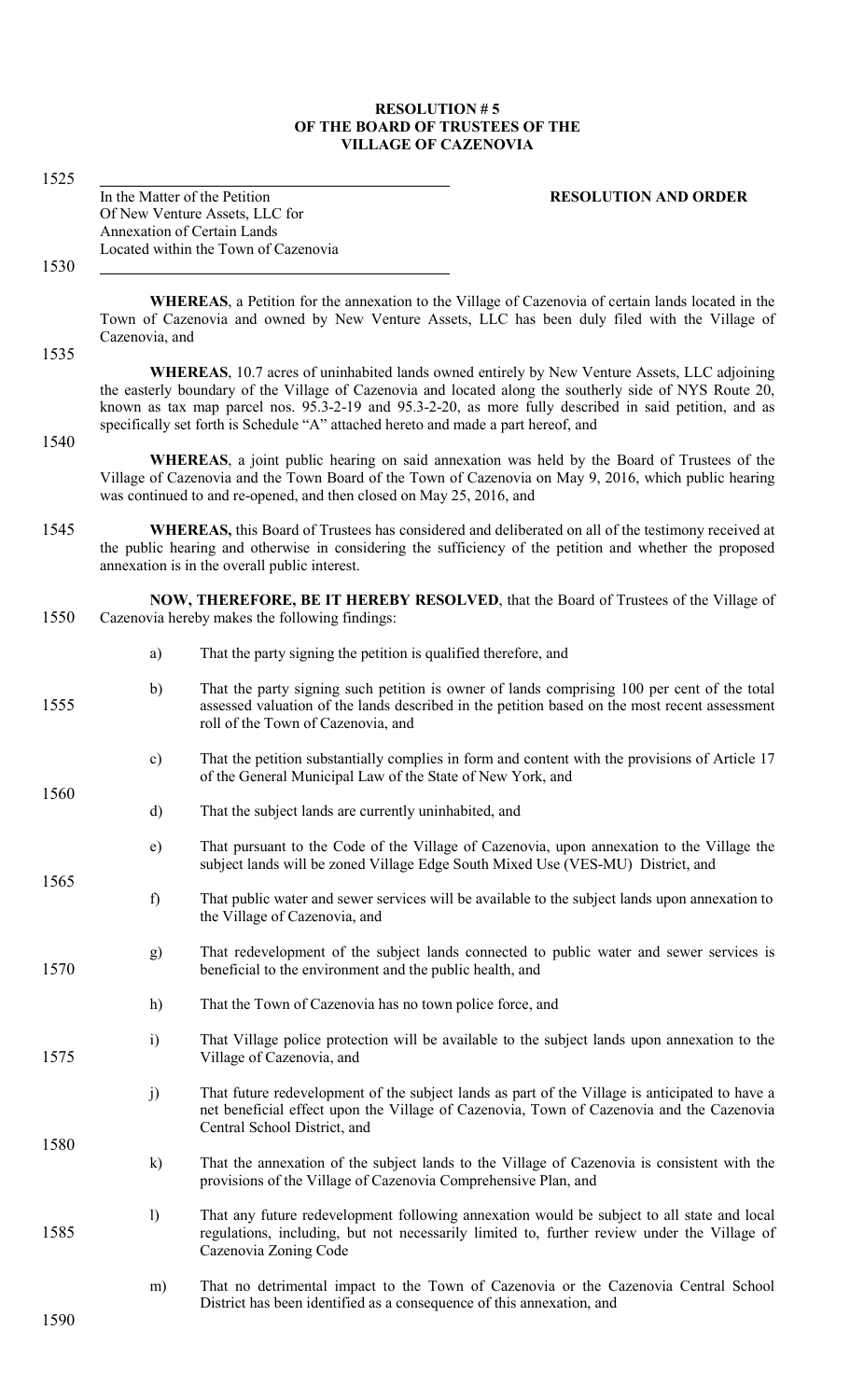- n) That a finding has been made pursuant to the New York State Environmental Quality Review Act that the approval of this annexation and the subsequent redevelopment of the subject lands in accordance with the applicable regulations of the VES-MU zoning district will not result in any significant adverse environmental impacts, and it is hereby
- **FURTHER RESOLVED** that the proposed annexation is hereby approved as it is in the over-all public interest (1) of the territory proposed to be annexed, (2) of the local government to which the territory is proposed to be annexed, (3) of the remaining area of the local government in which such territory is situated, and (4) of any school district, fire district or other district corporation, public benefit corporation, fire 1600 protection district, fire alarm district or town or county improvement district, situated wholly or partly in the territory proposed to be annexed.

Dated: June 20, 2016

 $1605 \quad s/$ 

1595

Kurt Wheeler, Mayor Fritz Koennecke, Trustee

 $s/$  s/ Amy Mann, Trustee David Porter, Trustee

1610

 $s/$ James Joseph, Trustee

1615

#### **SCHEDULE A**

#### DESCRIPTION OF PARCEL OF LAND PROPOSED TO BE ANNEXED TO THE VILLAGE OF CAZENOVIA

1620 ALL that tract or parcel of land situate in the Town of Cazenovia, County of Madison, State of New York and being more particularly bounded and described as follows:

Beginning at a point in the southerly highway boundary of U.S. Route 20 (also known as Cherry Valley Turnpike), said point being at the northwesterly corner of a parcel of land heretofore conveyed to McCarthy

- 1625 by deed recorded in the Madison County Clerk's Office in Book of Deeds 974 at Page 171; thence along the westerly line of lands of said McCarthy (974/171) and along the westerly line of a parcel of land heretofore conveyed to Maples of Madison County, LLC by deed recorded in the Madison County Clerk's Office in as Instrument Number 2015-7722, S 32° 55' 22" W, a distance of 852.91 feet to an existing iron pipe at an angle point in said westerly line of lands of said Maples of Madison County, LLC, said existing iron pipe being at a
- 1630 corner of lands reputedly owned by RODOR, LLC; thence along a northerly line of lands of said RODOR, LLC (reputed owner), N 86° 43' 18" W, a distance of 248.20 feet to an existing iron pipe at a corner thereof, said existing iron pipe being in the easterly Corporation Line of the Village of Cazenovia; thence along an easterly line of lands of said RODOR, LLC (reputed owner) and along said easterly Corporation Line of the Village of Cazenovia, N 28° 09' 07" E, a distance of 583.82 feet to an iron rod set at a northeasterly corner of
- 1635 lands of said RODOR, LLC (reputed owner); thence along said Village of Cazenovia Corporation Line and a northerly line of lands heretofore conveyed to Cazenovia Hospitality, LLC by deed recorded in the Madison County Clerk's Office as Instrument Number 2015-172, N 71° 35' 21" W, a distance of 529.34 feet to an existing iron pipe in said line, said existing iron pipe being at the southeasterly corner of a parcel of land heretofore conveyed to Robert Cowherd, Jr. by deed recorded in the Madison County Clerk's Office in Book
- 1640 of Deeds 1171 at Page 255; thence along the easterly line of lands of said Cowherd (1171/255), N 35° 30' 00" E, a distance of 550.81 feet to an existing iron pipe in said southerly highway boundary of U.S. Route 20 (Cherry Valley Turnpike); thence along said southerly highway boundary, S 54° 30' 00" E, a distance of 224.92 feet to an angle point therein; thence continuing along said southerly line of U.S. Route 20, S 55° 35' 48" E, a distance of 527.43 feet to the point of beginning.
- 1645 Containing 10.741 Acres.

Subject to easements and restrictions of record.

K. Wheeler: The last page is a technical description of the parcel. It contains 10.741 acres of land.

K. Wheeler: I move the Resolution and Order as prepared. Is there a second?

F. Koennecke: Second.

1650

K. Wheeler: Any comments or further discussion on the annexation Resolution and Order? Hearing none, I will call for a vote.